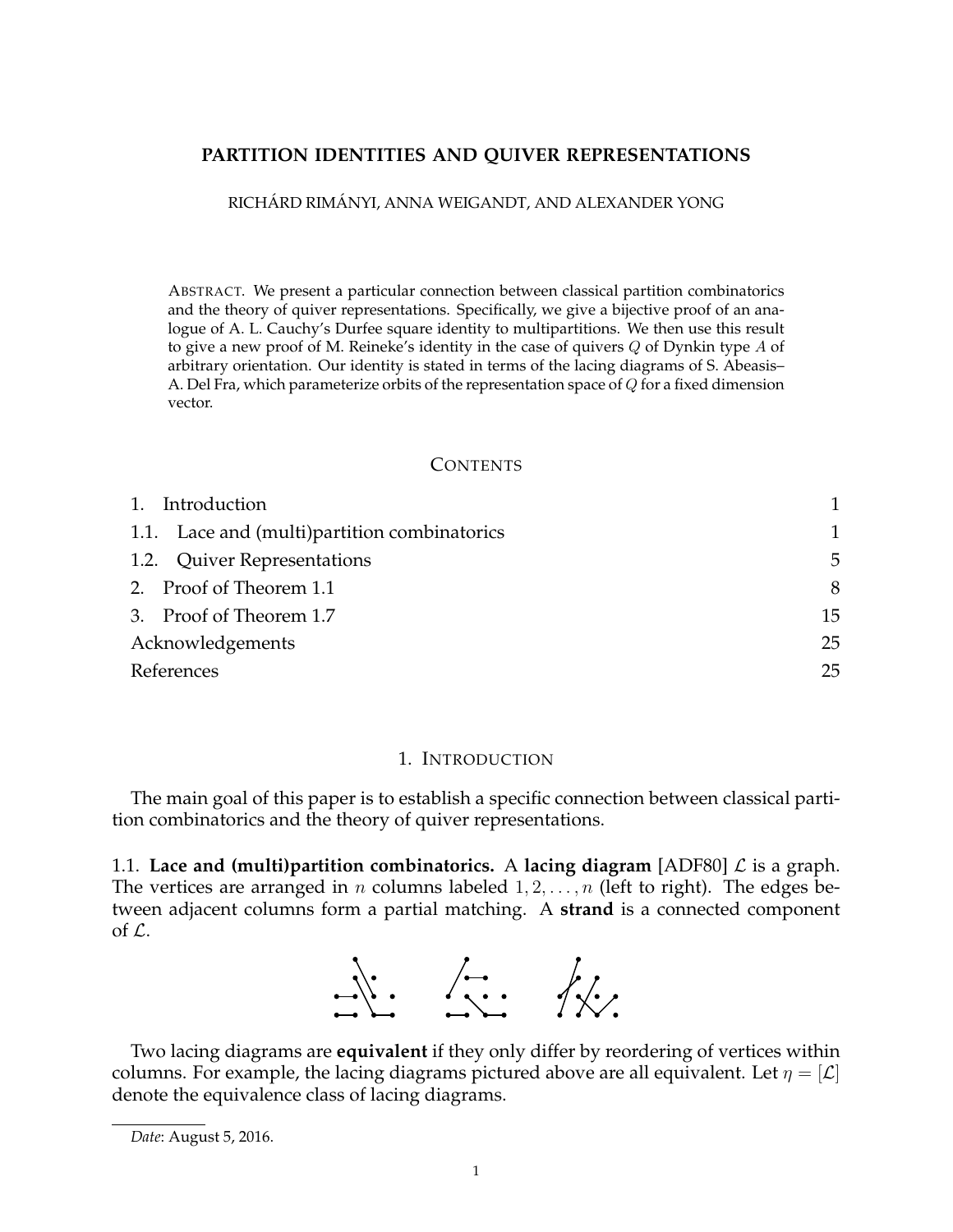Pick any  $\mathcal{L} \in \eta$  and let  $d(k)$  be the number of vertices in the *k*th column of  $\mathcal{L}$ . Define

$$
\mathbf{dim}(\eta) := (\mathbf{d}(1), \dots, \mathbf{d}(n)).
$$

Let

(1) 
$$
s_i^k(\eta) = \#\{\text{strands from column } i \text{ to column } k - 1\}, \text{ and}
$$

(2) 
$$
t_j^k(\eta) = \#\{\text{strands starting at column } j \text{ using a vertex of column } k\}.
$$

Fix permutations  $\mathbf{w} = (w^{(1)}, \dots, w^{(n)})$ , where  $w^{(i)} \in \mathfrak{S}_i$  and  $w^{(i)}(i) = i$ . The partition combinatorics behind Theorem 1.1 below suggests the **Durfee statistic**:

(3) 
$$
r_{\mathbf{w}}(\eta) = \sum_{k=2}^{n} \sum_{1 \leq i < j \leq k} s_{w^{(k)}(i)}^{k}(\eta) t_{w^{(k)}(j)}^{k}(\eta).
$$

We will later attach geometric meaning to  $r_w(\eta)$  (see Theorem 1.7).

Let

$$
(q)_k = (1-q)(1-q^2)\dots(1-q^k).
$$

L. Euler introduced the following identity of generating series:

$$
\frac{1}{(q)_k} = \sum_{r=0}^{\infty} p_{r,k} q^r,
$$

where  $p_{r,k}$  is the number of **integer partitions**  $\lambda = (\lambda_1 \geq \lambda_2 \geq \cdots \geq \lambda_{\ell(\lambda)} > 0)$  of **size**  $|\lambda| := \sum \lambda_i$  equal to *r* and parts of size at most *k*. Therefore it follows that

$$
\prod_{k=1}^{n} \frac{1}{(q)_{\mathbf{d}(k)}} = \sum_{r=0}^{\infty} p_{r,\mathbf{d}} q^r
$$

where  $p_{r,\mathbf{d}}$  is the number of sequences of **multipartitions**  $(\lambda^{(1)}, \ldots, \lambda^{(n)})$  where

$$
\sum_{i=1}^n |\lambda^{(i)}|=r
$$

and  $\lambda^{(i)}$  has parts of size at most  $\mathbf{d}(i)$ .

**Theorem 1.1** (Quiver Durfee Identity)**.**

(4) 
$$
\prod_{k=1}^{n} \frac{1}{(q)_{\mathbf{d}(k)}} = \sum_{\eta} q^{r_{\mathbf{w}}(\eta)} \prod_{k=1}^{n} \frac{1}{(q)_{t_k^k(\eta)}} \prod_{i=1}^{k-1} \left[ t_i^k(\eta) + s_i^k(\eta) \right]_q,
$$

*where the sum is taken over*  $\eta$  *such that*  $\dim(\eta) = (\mathbf{d}(1), \dots, \mathbf{d}(n)).$ 

Here

$$
\begin{bmatrix} k \\ j \end{bmatrix}_q = \frac{[k]_q!}{[j]_q! [k-j]_q!} = \frac{(q)_k}{(q)_j (q)_{k-j}}
$$

is the **Gaussian binomial coefficient**, where  $[i]_q := 1 + q + q^2 + \cdots + q^{i-1}$ . In fact,  $\begin{bmatrix} k \\ i \end{bmatrix}$ *j* ]  $_{q}$  is the generating series for partitions whose associated Ferrers shape is contained in a  $j \times (k - j)$ rectangle. That is

$$
\begin{bmatrix} k \\ j \end{bmatrix}_q = \sum_{\lambda \subseteq j \times (k-j)} q^{|\lambda|}
$$

*.*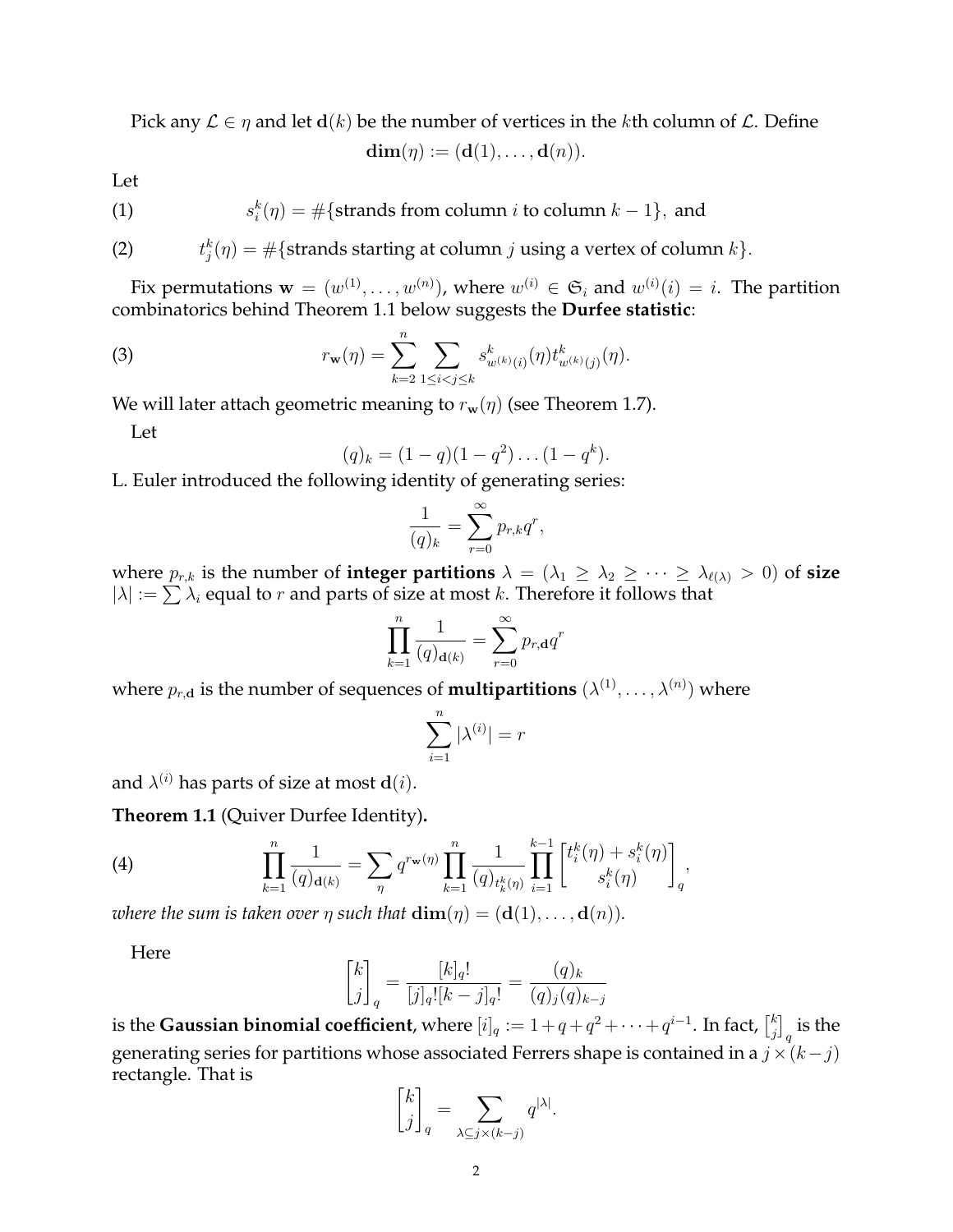*Example* 1.2 (Relationship to classical Durfee square identity). Let  $n = 2$  and set  $d(1) =$ **. Then**  $w^{(1)} = 1$  **and**  $w^{(2)} = 12$  **(throughout we will express permutations in one** line notation) by the assumption  $w^{(k)}(k) = k$ . Equivalence classes of lacing diagrams are determined by the number of strands which start and end at the first vertex. If there are *j* such strands, then there are *k − j* strands connecting the first and second vertex. Then there must be exactly  $k - (k - j) = j$  strands starting and ending at the second vertex.

$$
\begin{array}{c}\n \bullet \\
 \bullet \\
 \bullet \\
 \bullet\n \end{array}\n \quad\n \begin{array}{c}\n \circ \\
 \bullet \\
 \bullet \\
 \bullet\n \end{array}\n \quad\n \begin{array}{c}\n \circ \\
 \bullet \\
 \bullet \\
 \bullet\n \end{array}
$$

So if  $\eta$  has *j* strands of type [1, 1], then

$$
s_1^2(\eta) = j
$$
,  $t_1^1(\eta) = j$ ,  $t_1^2(\eta) = k - j$ , and  $t_2^2(\eta) = j$ .

Thus

$$
r_{\mathbf{w}}(\eta) = s_1^2(\eta) t_2^2(\eta) = j^2.
$$

Hence (4) states

$$
\frac{1}{(q)_k} \frac{1}{(q)_k} = \sum_{j=0}^k q^{j^2} \frac{1}{(q)_k} \frac{1}{(q)_j} \begin{bmatrix} (k-j) + j \\ j \end{bmatrix}_q.
$$

Multiplying both sides by  $(q)_k$  gives the "Durfee square identity" due to A-L. Cauchy:

(5) 
$$
\frac{1}{(q)_k} = \sum_{j=0}^k q^{j^2} \binom{k}{j}_q \frac{1}{(q)_j}.
$$

The **Durfee square**  $D(\lambda)$  of  $\lambda$  is the largest  $j \times j$  square that fits inside  $\lambda$ . Let  $\mathcal{P}_k$  be the set of partitions of width at most *k*. By decomposing *λ* using *D*(*λ*) one obtains a bijection  $\mathcal{P}_k \xrightarrow{\sim} \bigcup_{j \geq 0} \mathcal{D} \times \mathcal{A}_j \times \mathcal{P}_j$  where  $\mathcal D$  is the singleton set consisting of the  $j \times j$  square and  $\mathcal{A}_j$ is the set of partitions contained in a  $j \times (k - j)$  rectangle. This gives a textbook bijective proof of  $(5)$ .

There has been earlier work generalizing the Durfee square identity to multipartitions. In particular, we point the reader to the definition of *Durfee dissections* of A. Schilling [SW98], which has some similarities in shape to the identity of Theorem 1.1. Here, each *Durfee rectangle* has at least as many columns as rows, which differs from our definition. We also note the resemblance to the *Durfee systems* of P. Bouwknegt [Bou02]. Also see the references to *loc. cit.* for other work on generalized Durfee square identities. One main point of difference is that these identities do not concern lacing diagrams.

*Example* 1.3*.* Let  $n = 3$  and  $d = (1, 2, 1)$  and  $w = (1, 12, 123)$ . Then

$$
r_{\mathbf{w}} = (s_1^2 t_2^2) + (s_1^3 t_2^3 + s_1^3 t_3^3 + s_2^3 t_3^3)
$$

and

$$
\prod_{k=1}^3\frac{1}{(q)_{t_k^k}}\prod_{i=1}^{k-1} \begin{bmatrix}t_i^k+s_i^k\\ s_i^k\end{bmatrix}_{q} = \left(\frac{1}{(q)_{t_1^1}}\right)\left(\frac{1}{(q)_{t_2^2}}\begin{bmatrix}t_1^2+s_1^2\\ s_1^2\end{bmatrix}_{q}\right)\left(\frac{1}{(q)_{t_3^3}}\begin{bmatrix}t_1^3+s_1^3\\ s_1^3\end{bmatrix}_{q}\begin{bmatrix}t_2^3+s_2^3\\ s_2^3\end{bmatrix}_{q}\right).
$$

The table below gives the equivalence classes for  $\mathbf{d} = (1, 2, 1)$  and their corresponding terms on the right hand side of (4).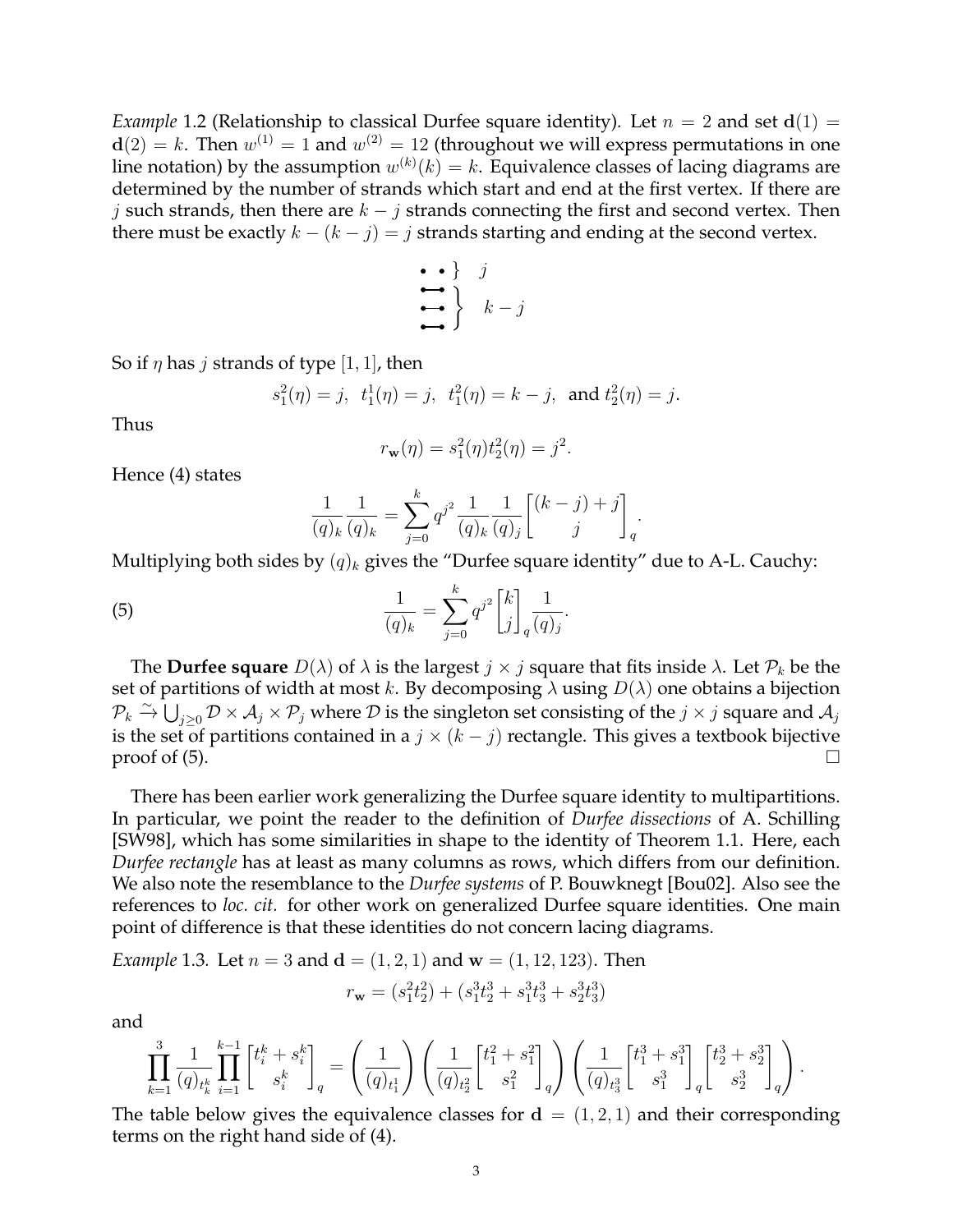| $[\mathcal{L}]$                                                             | $(s_i^k)$                                                                                                                                                        | $(t_i^k)$                                                                                                                                                 | $\frac{1}{(q)_{t}!} \left. \rule{0cm}{3cm} \right) \left( \frac{1}{(q)_{t_{\alpha}^2}} \left[^{t_1^2+s_1^2}_{3\phantom{t_1^2}}\right]_q \right) \left( \frac{1}{(q)_{t_{\alpha}^3}} \left[^{t_1^3+s_1^3}_{3\phantom{t_1^3}}\right]_q \left[^{t_2^3+s_2^3}_{3\phantom{t_2^3}}\right]_q \right.$<br>$q^{r_w}$ |
|-----------------------------------------------------------------------------|------------------------------------------------------------------------------------------------------------------------------------------------------------------|-----------------------------------------------------------------------------------------------------------------------------------------------------------|-------------------------------------------------------------------------------------------------------------------------------------------------------------------------------------------------------------------------------------------------------------------------------------------------------------|
| $ \cdot $                                                                   | $\begin{array}{c c c}\n2 & 1 & j/k \\ \hline\n1 & 2 & \\ 2 & 0 & 3\n\end{array}$                                                                                 | 3<br>$\overline{2}$<br>j/k<br>$\overline{1}$<br>$\sqrt{2}$<br>$\sqrt{2}$<br>$\overline{0}$<br>$\overline{0}$<br>$\overline{3}$<br>$\theta$                | $q^4\left(\frac{1}{(q)_1}\right)\left(\frac{1}{(q)_2}\right)\left(\frac{1}{(q)_1}\right)=\frac{q^4}{(1-q)^3(1-q^2)}$                                                                                                                                                                                        |
| $\begin{bmatrix} \cdot & \cdot \\ \cdot & \cdot \end{bmatrix}_{\mathbb{I}}$ | $\begin{array}{c c} 2 & 1 & j/k \\ \hline 0 & 2 & \\ 1 & 1 & 3 \end{array}$                                                                                      | $3\quad 2$<br>$\mathbf{1}$<br>j/k<br>$\bar{1}$<br>$\overline{2}$<br>$\overline{0}$<br>3<br>$\theta$<br>$\mathbf{1}$                                       | $q^2\left(\frac{1}{(q)_1}\right)\left(\frac{1}{(q)_1}\right)\left(\frac{1}{(q)_1}\right)=\frac{q^2}{(1-q)^3}$                                                                                                                                                                                               |
|                                                                             | $\begin{bmatrix} \bullet & \bullet \\ \bullet & \bullet & \bullet \end{bmatrix} \begin{bmatrix} 2 & 1 & j/k \\ \frac{1}{1} & 2 & k-1 \\ 1 & 0 & 3 \end{bmatrix}$ | 2<br>3<br>j/k<br>$1\vert$<br>$\mathbf{1}$<br>$\overline{0}$<br>$\overline{2}$<br>$\sqrt{2}$<br>$\frac{1}{1}$<br>3<br>$\overline{0}$<br>$\overline{0}$     | $q^2\left(\frac{1}{(q)_1}\right)\left(\frac{1}{(q)_2}\right)\left(\begin{bmatrix}2\\1\end{bmatrix}_q\right)=\frac{q^2}{(1-q)^3}$                                                                                                                                                                            |
| $ \mathcal{L} $                                                             | $\begin{array}{c c c}\n2 & 1 & j/k \\ \hline\n0 & 2 & \\ 0 & 1 & 3\n\end{array}$                                                                                 | $3\quad 2$<br>j/k<br>$\vert$ 1<br>$\overline{1}$<br>$\mathbf{1}$<br>$\overline{1}$<br>$\overline{2}$<br>$\overline{1}$<br>3<br>$\overline{0}$<br>$\theta$ | $q\left(\frac{1}{(q)_1}\right)\left(\frac{1}{(q)_1}\right)=\frac{q}{(1-q)^2}$                                                                                                                                                                                                                               |
|                                                                             | $\begin{array}{c c c}\n2 & 1 & j/k \\ \hline\n0 & 2 \\ 1 & 0 & 3\n\end{array}$                                                                                   | $3\quad 2$<br>j/k<br>$\mathbf{1}$<br>$\overline{1}$<br>$\overline{2}$<br>$\overline{0}$<br>$\overline{3}$<br>$\theta$                                     | $\left(\frac{1}{(q)_1}\right)\left(\frac{1}{(q)_1}\right) = \frac{1}{(1-q)^2}$                                                                                                                                                                                                                              |

We then verify,

RHS = 
$$
\frac{q^4}{(1-q)^3(1-q^2)} + \frac{q^2}{(1-q)^3} + \frac{q^2}{(1-q)^3} + \frac{q}{(1-q)^2} + \frac{1}{(1-q)^2}
$$
  
= 
$$
\frac{1}{(1-q)^3(1-q^2)}(q^4+q^2(1-q^2)+q^2(1-q^2)+q(1-q)(1-q^2)+(1-q)(1-q^2))
$$
  
= 
$$
\frac{1}{(1-q)^3(1-q^2)}
$$
  
= 
$$
\frac{1}{(q)_1(q)_2(q)_1}
$$
  
= LHS.

Notice that (5) says

$$
\frac{1}{(q)_1} = 1 + \frac{q}{(q)_1}
$$

and

$$
\frac{1}{(q)_2} = 1 + \frac{q}{(q)_1} \begin{bmatrix} 2 \\ 1 \end{bmatrix}_q + \frac{q^4}{(q)_2}
$$

Thus

$$
\frac{1}{(q)_1} \frac{1}{(q)_2} \frac{1}{(q)_1} = \left(\frac{1}{(q)_1}\right) \left(1 + \frac{q}{(q)_1}\right) \left(1 + \frac{q}{(q)_1}\left[2\right]_q + \frac{q^4}{(q)_2}\right)
$$

$$
= \frac{1}{1-q} + \frac{q}{(1-q)^2} + \frac{q(1+q)}{(1-q)^2} + \frac{q^2(1+q)}{(1-q)^3} + \frac{q^4}{(1-q)^2(1-q^2)} + \frac{q^5}{(1-q)^3(1-q^2)}
$$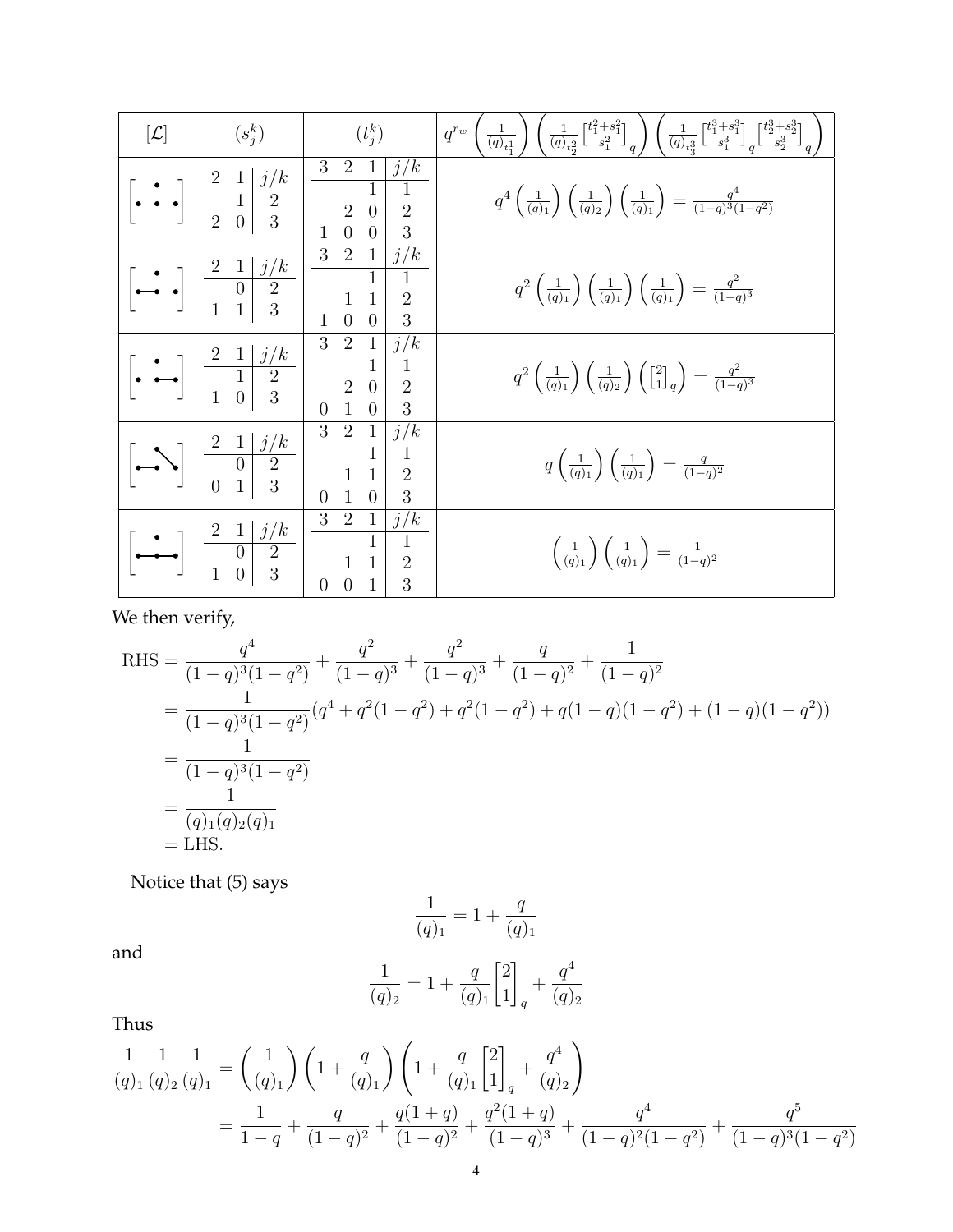Theorem 1.1 does not appear to be an *a priori* consequence of (5). Instead, we will give a *bijective* proof of Theorem 1.1 in the spirit of the one given for (5) in Example 1.2.  $\Box$ 

A strand is of **type** [*i, j*] if it starts in column *i* and ends in column *j*. The number of strands of type  $[i, j]$  is invariant on  $[\mathcal{L}]$ . Therefore we let

(6) 
$$
m_{[i,j]}(\eta) = \#\{\text{ strands of type } [i,j] \text{ in any } \mathcal{L} \text{ of } \eta = [\mathcal{L}]\}.
$$

**Corollary 1.4.**

(7) 
$$
\prod_{i=1}^{n} \frac{1}{(q)_{\mathbf{d}(i)}} = \sum_{\eta} q^{r_{\mathbf{w}}(\eta)} \prod_{1 \leq i \leq j \leq n} \frac{1}{(q)_{m_{[i,j]}(\eta)}}.
$$

*Proof.* From the definitions,

(8) 
$$
t_i^k(\eta) + s_i^k(\eta) = t_i^{k-1}(\eta).
$$

Furthermore,

$$
s_i^k(\eta)=m_{[i,k-1]}(\eta) \text{ and } t_i^n(\eta)=m_{[i,n]}(\eta).
$$

Thus,

$$
\prod_{k=1}^{n} \frac{1}{(q)_{t_k^k(\eta)}} \prod_{i=1}^{k-1} \left[ t_i^k(\eta) + s_i^k(\eta) \right]_q = \prod_{k=1}^{n} \frac{1}{(q)_{t_k^k(\eta)}} \prod_{i=1}^{k-1} \frac{(q)_{t_i^k(\eta)} + s_i^k(\eta)}{(q)_{t_i^k(\eta)}(q)_{s_i^k(\eta)}} \n= \prod_{k=1}^{n} \frac{1}{(q)_{t_k^k(\eta)}} \prod_{i=1}^{k-1} \frac{(q)_{t_i^{k-1}(\eta)}}{(q)_{t_i^k(\eta)}(q)_{s_i^k(\eta)}} \n= \left( \prod_{k=1}^{n} \frac{1}{(q)_{t_k^k(\eta)}} \prod_{i=1}^{k-1} \frac{(q)_{t_i^{k-1}(\eta)}}{(q)_{t_i^k(\eta)}} \right) \left( \prod_{k=1}^{n} \prod_{i=1}^{k-1} \frac{1}{(q)_{s_i^k(\eta)}} \right) \n= \left( \prod_{k=1}^{n} \prod_{i=1}^{k} \frac{1}{(q)_{t_i^k(\eta)}} \right) \left( \prod_{k=2}^{n} \prod_{i=1}^{k-1} (q)_{t_i^{k-1}(\eta)} \right) \left( \prod_{k=1}^{n} \prod_{i=1}^{k-1} \frac{1}{(q)_{s_i^k(\eta)}} \right) \n= \left( \prod_{k=1}^{n} \prod_{i=1}^{k} \frac{1}{(q)_{t_i^k(\eta)}} \right) \left( \prod_{k=1}^{n} \prod_{i=1}^{k} (q)_{t_i^{k}(\eta)} \right) \left( \prod_{k=1}^{n} \prod_{i=1}^{k-1} \frac{1}{(q)_{s_i^k(\eta)}} \right) \n= \left( \prod_{i=1}^{n} \frac{1}{(q)_{t_i^m(\eta)}} \right) \left( \prod_{k=1}^{n} \prod_{i=1}^{k} (q)_{s_i^k(\eta)} \right) \n= \left( \prod_{i=1}^{n} \frac{1}{(q)_{m(i,n]}(\eta)} \right) \left( \prod_{k=1}^{n} \prod_{i=1}^{k-1} \frac{1}{(q)_{m(i,k-1)}(\eta)}
$$

1.2. **Quiver Representations.** M. Reineke (cf. [Rim13, (10)]) proved an identity *very* close to (7) that is the motivation of this work. His identity is phrased in terms of quiver representations; we briefly recall the background essentials. One source concerning quiver representations is [Bri08].

Let *Q* be a **quiver**, a directed graph with vertex set  $Q_0$  and arrows  $Q_1$ . For  $a \in Q_1$ let *h*(*a*) be the head of the arrow and *t*(*a*) its tail. Throughout we will work over C.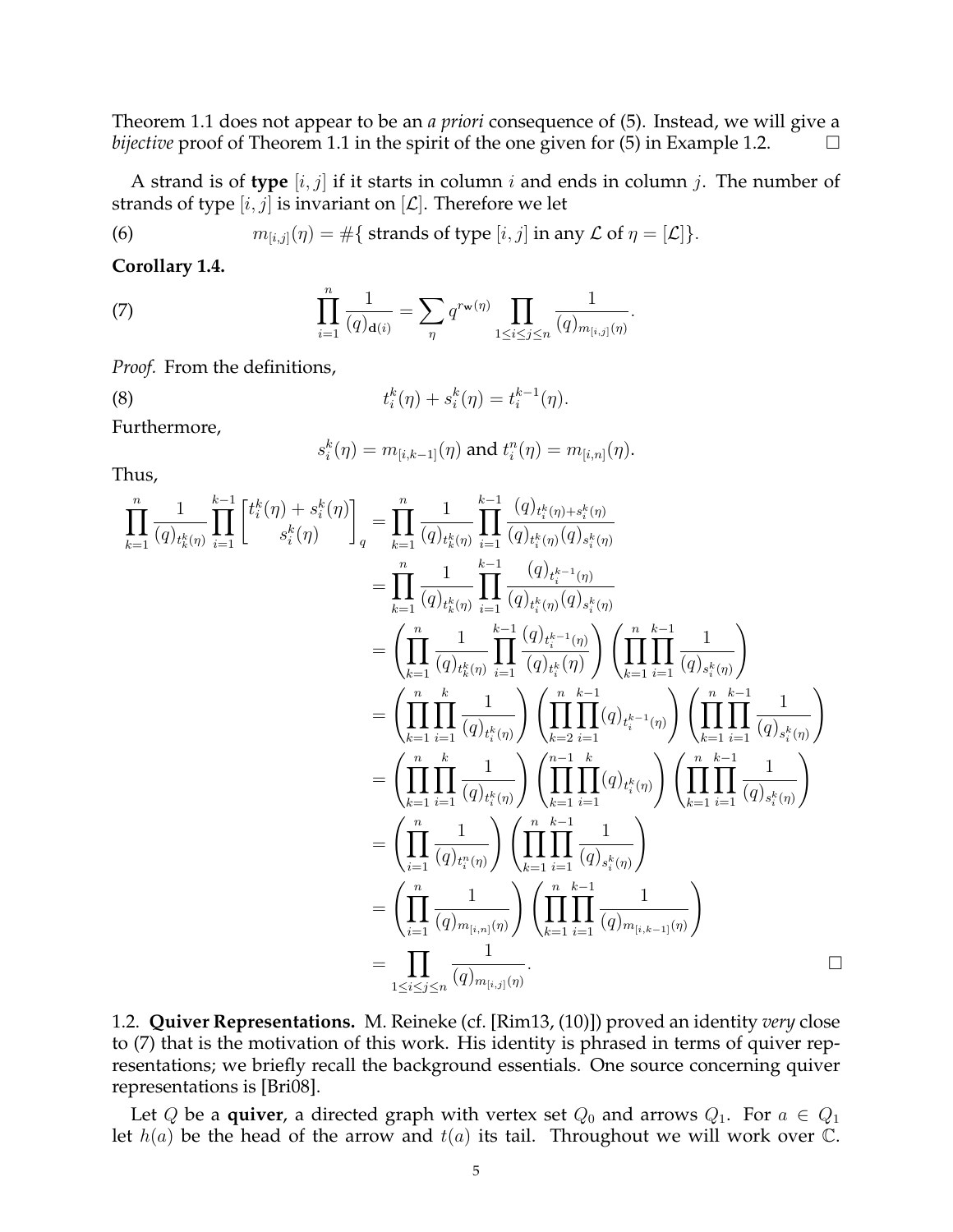A **representation** V of Q assigns a vector space  $V_x$  to each  $x \in Q_0$  as well as a linear transformation  $V_a: V_{t(a)} \to V_{h(a)}$  for each arrow  $a \in Q_1$ . Each representation V of Q has an associated **dimension vector**

$$
\mathbf{d}: Q_0 \to \mathbb{Z}_{\geq 0}, \text{ where } \mathbf{d}(x) = \dim V_x.
$$

A morphism  $\top : V \to W$  is a collection of linear maps  $(T_x : V_x \to W_x)_{x \in Q_0}$  such that

$$
T_{h(a)}V_a = W_a T_{t(a)}
$$
 for every arrow  $a \in Q_1$ .

Write Hom(V*,* W) for the space of morphisms from V to W. Given representations V and W, we may form the **direct sum** V *⊕* W by pointwise taking direct sums of vector spaces and morphisms. If V *∼*= V *′ ⊕* V *′′* implies V *′* or V *′′* is trivial, then V is **indecomposable**. If V is a finite dimensional representation of *Q* then the Krull-Schmidt decomposition is

(9) 
$$
V \cong \bigoplus_{i=1}^{m} V_i^{\oplus m_i},
$$

where the  $V_i$  are pairwise non-isomorphic indecomposable representations. This decomposition and the multiplicities *m<sup>i</sup>* are unique up to reordering.

Let Mat $(m, n)$  be the space of  $m \times n$  matrices. The **representation space** is

$$
\mathsf{Rep}_Q(\mathbf{d}) := \bigoplus_{a \in Q_1} \mathsf{Mat}(\mathbf{d}(h(a)), \mathbf{d}(t(a)).
$$

 $\text{Rep}_Q(\mathbf{d})$  is isomorphic to affine space  $\mathbb{A}^N$  where  $N = \sum_{a \in Q_1} \mathbf{d}(h(a))\mathbf{d}(t(a))$ . Points of Rep*Q*(**d**) parameterize **d** dimensional representations of *Q*. Let

$$
\mathsf{GL}_Q(\mathbf{d}) := \prod_{x \in Q_0} \mathsf{GL}(\mathbf{d}(x)).
$$

 $GL_q(d)$  acts on  $\mathsf{Rep}_Q(d)$  by base change. Orbits of this action are in bijection with isomorphism classes of **d** dimensional representations.

For the remainder of the paper, assume *Q* is a type *A<sup>n</sup>* quiver, i.e. the underlying graph of *Q* is a path with *n* vertices. Then  $GL<sub>O</sub>(d)$  acts on Rep<sub>*Q*</sub>(*d*) with finitely many orbits. In particular, these orbits are indexed by equivalence classes of **d**-dimensional lacing diagrams, as follows.

Identify the vertices of *Q* with the numbers 1*, . . . , n* from left to right. Let

$$
\Phi^+ = \{ I = [i, j] : 1 \le i \le j \le n \}
$$

be the set of intervals in *Q*. Label the arrows of *Q* from left to right  $a_1$  through  $a_{n-1}$ . In this case, P. Gabriel's theorem states that isomorphism classes of indecomposables biject with elements of  $\Phi^+$  in the following way. Define V<sub>I</sub> with vector spaces

$$
(\mathsf{V}_I)_k = \begin{cases} \mathbb{C} & \text{if } k \in I \\ 0 & \text{otherwise} \end{cases}
$$

and morphisms

$$
(\mathsf{V}_I)_a = \begin{cases} \mathrm{id} : \mathbb{C} \to \mathbb{C} & \text{if } h(a), t(a) \in I \\ 0 & \text{otherwise.} \end{cases}
$$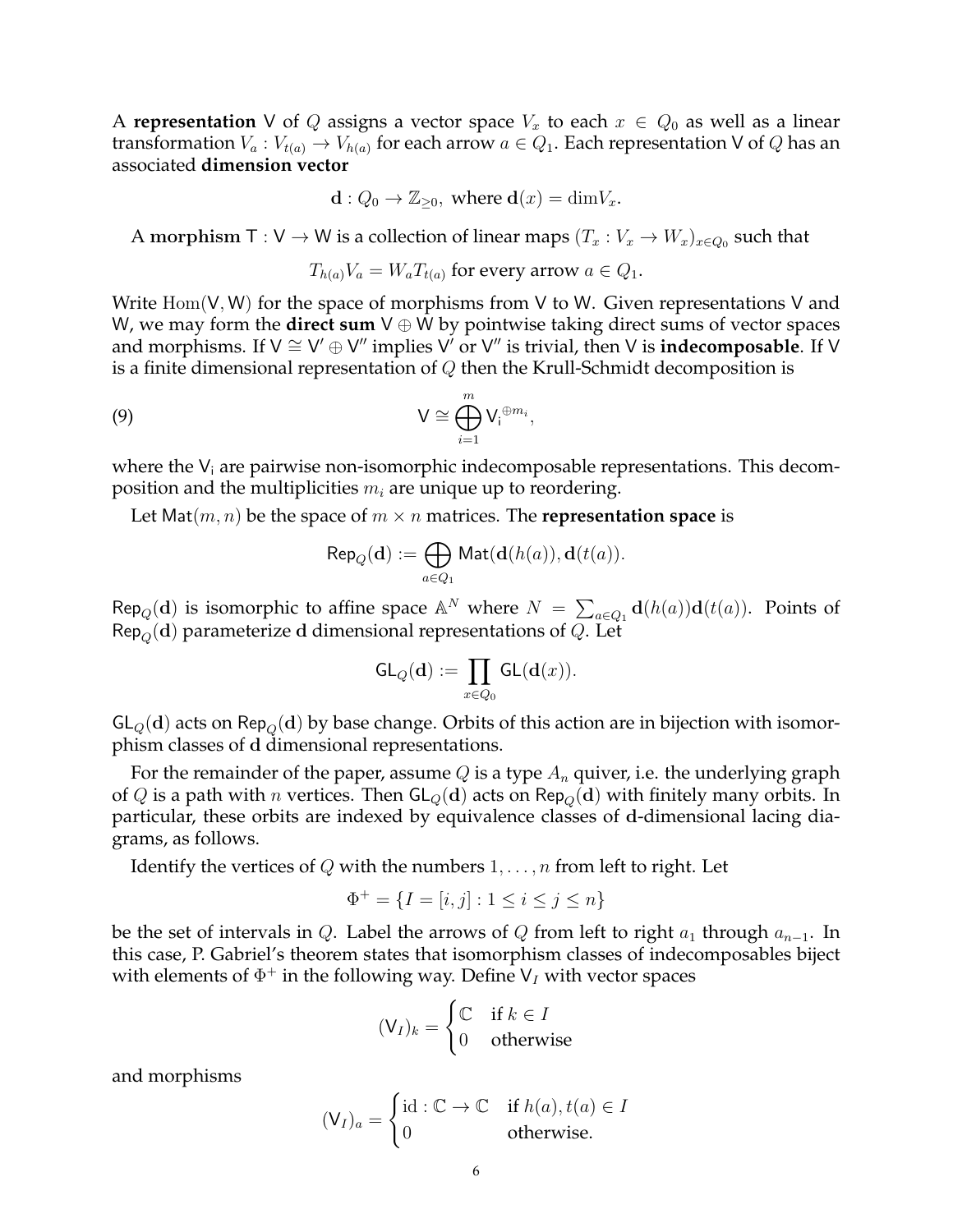Then by (9),

$$
\mathsf{V}\cong \bigoplus_{I\in \Phi^+} \mathsf{V}_I^{\oplus m_I}
$$

*,*

where *m*[*i,j*] is the multiplicity of V*<sup>I</sup>* in V. We record this data in a lacing diagram *L* which has *m*[*i,j*] strands starting in column *i* and ending in column *j*.

Let  $\mathbf{d} = \dim(\eta)$ . Write

$$
\mathcal{O}_\eta := \mathsf{GL}_Q(\operatorname{\mathbf{d}}) \cdot V_\eta \subset \mathsf{Rep}_Q(\operatorname{\mathbf{d}})
$$

where

$$
V_{\eta} := \bigoplus_{I \in \Phi^+} \mathsf{V}_I^{\oplus m_I}.
$$

Write codim<sub>C</sub>(*η*) for the (complex) codimension of  $\mathcal{O}_\eta$  in Rep<sub>*Q*</sub>(**d**).

**Corollary 1.5** (M. Reineke's identity for type *A<sup>n</sup>* quivers)**.** *For a fixed dimension vector* **d***:*

$$
\prod_{i=1}^n \frac{1}{(q)_{\mathbf{d}(i)}} = \sum_{\eta} q^{\text{codim}_{\mathbb{C}} \eta} \prod_{I \in \Phi^+} \frac{1}{(q)_{m_I(\eta)}},
$$

*where the sum is taken over*  $\eta$  *so that*  $\dim(\eta) = d$ *.* 

M. Reineke's identity holds more generally for all *ADE* Dynkin types. It should be possible to treat the other cases in a similar manner, although we do not do so here.

Reineke's identities may be naturally phrased as identities among quantum dilogarithm power series in a non-commutative ring. In this language the identities are closely related to cluster algebras (see e.g., work of V. V. Fock–A. B. Goncharov [FG09] and references therein), wall crossing phenomena (see e.g., the paper [DM16] of B. Davison– S. Meinhardt as well as the references therein), and Donaldson-Thomas invariants and Cohomological Hall Algebras (see, e.g., the work of M. Kontsevich–Y. Soibelman [KS11]). This paper is intended to be an initial step towards understanding the rich combinatorics encoded by advanced dilogarithm identities, such as B. Keller's identities [Kel11].

We now explain our proof of Corollary 1.5 as a special case of Corollary 1.4 where **w** is determined by  $Q$ . We define permutations  $w_Q^{(i)} \in \mathfrak{S}_i$  as follows. Let  $w_Q^{(1)} = 1$  and  $w_Q^{(2)} = 12$ . For  $i \geq 3$  let *ι* be the natural inclusion from  $\mathfrak{S}_{i-1}$  to  $\mathfrak{S}_i$  and let  $w_0^{(i-1)}$  denote the longest permutation in S*<sup>i</sup>−*<sup>1</sup>. Then we set

$$
w_Q^{(i)} = \begin{cases} \iota(w_Q^{(i-1)}) \text{ if } a_{i-2} \text{ and } a_{i-1} \text{ point in the same direction} \\ \iota(w_Q^{(i-1)}w_0^{(i-1)}) \text{ if } a_{i-2} \text{ and } a_{i-1} \text{ point in opposite directions.} \end{cases}
$$

 $\text{Write } \mathbf{w}_Q = (w_Q^{(1)}, \dots, w_Q^{(n)}).$ 

*Example* 1.6*.* Let *Q* be the quiver pictured below.

$$
\begin{array}{c}\n a_1 \quad a_2 \quad a_3 \quad a_4 \quad a_5 \\
 \bullet \rightarrow \bullet \rightarrow \bullet \leftrightarrow \bullet \leftrightarrow \bullet \\
 1 \quad 2 \quad 3 \quad 4 \quad 5 \quad 6\n\end{array}
$$

Then *Q* has associated permutations  $w_Q = (1, 12, 123, 3214, 32145, 541236)$ .

With this, it remains to show that the Durfee statistic computes codimension: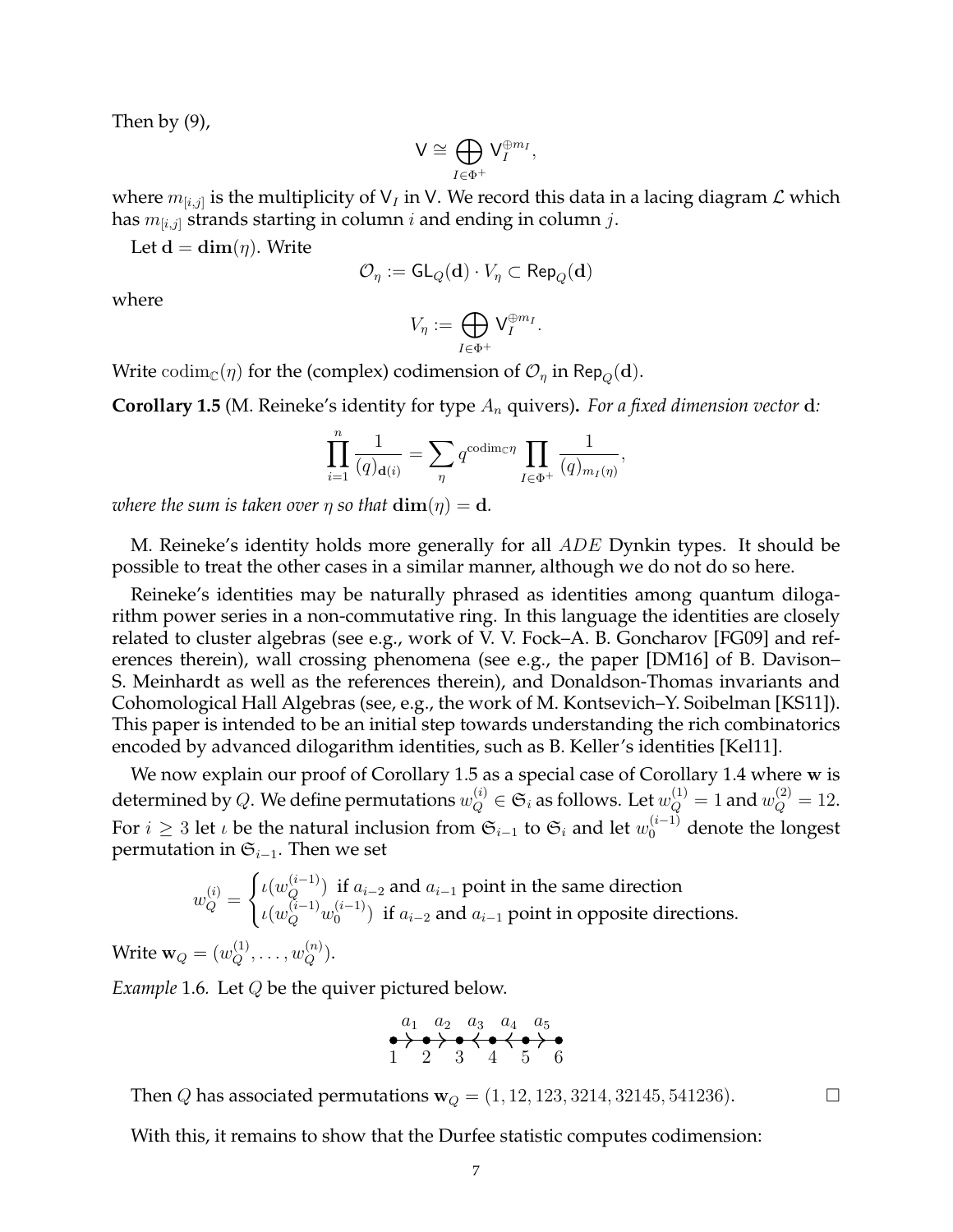### **Theorem 1.7.**

$$
r_{\mathbf{w}_Q}(\eta) = \mathrm{codim}_{\mathbb{C}}(\mathcal{O}_\eta).
$$

We arrive at Theorem 1.7 by connecting  $r_{\mathbf{w}_Q}(\eta)$  to an earlier positive combinatorial formula for  $\text{codim}_{\mathbb{C}}(\mathcal{O}_\eta)$ .

## 2. PROOF OF THEOREM 1.1

Recall the left hand side of (4) is the generating series for an *n*-tuple of partitions, i.e.,

 $S = \{ \boldsymbol{\lambda} = (\lambda^{(k)})_{1 \leq k \leq n} : \lambda^{(k)}$  is a partition having parts of size at most  $\mathbf{d}(k) \}$ 

with respect to the weight:

$$
\mathtt{wt}_S(\boldsymbol{\lambda}) = \sum_{k=1}^n |\lambda^{(k)}|.
$$

Consider the one element set

$$
R(\eta) = \{ \boldsymbol{\mu} = (\mu_{i,j}^k) : \mu_{i,j}^k \text{ is a } s_{w^{(k)}(i)}^k(\eta) \times t_{w^{(k)}(j)}^k(\eta) \text{ rectangle}, 1 \le i < j \le k \le n \},\
$$

consisting of a list of rectangles depending on *i*, *j*, and *k*. Then  $r_w(\eta)$  is the total number of boxes in this list of rectangles.

For  $i < k$ , let  $P_i^k(\eta)$  be the set of partitions which fit inside of an  $s_i^k(\eta) \times t_i^k(\eta)$  box. Also let  $P_k^k(\eta)$  be the set of partitions which have parts of size at most  $t_k^k(\eta).$  Let

$$
P(\eta) = \{ \boldsymbol{\nu} = (\nu_i^k) : \nu_i^k \in P^k_{w^{(k)}(i)}(\eta), 1 \le i \le k \le n \}.
$$

Set

$$
T(\eta) = R(\eta) \times P(\eta).
$$

Finally, we let

$$
T = \bigcup_{\eta} T(\eta),
$$

with the union taken over all lace equivalence classes *η* of dimension **d**.

The right hand side of (4) is the generating series for *T*, with respect to the weight that assigns  $(\mu, \nu) \in T$  to

$$
\mathrm{wt}_T(\pmb{\mu},\pmb{\nu})=\sum_{1\leq i
$$

Define a map  $\Psi : T \to S$  by "gluing" the partitions of *T* as indicated in Figure 1, for  $1 \leq k \leq n$ .

Thus, Theorem 1.1 follows from:

**Theorem 2.1.**  $\Psi: T \to S$  is a weight-preserving bijection, i.e.,  $\operatorname{wt}_T(\boldsymbol{\mu}, \boldsymbol{\nu}) = \operatorname{wt}_S(\Psi(\boldsymbol{\mu}, \boldsymbol{\nu}))$ .

*Proof.*  $\Psi$  is well-defined: This follows immediately from that fact that if  $\dim(\eta) = d$  then

$$
t_1^k(\eta)+\ldots+t_k^k(\eta)=\mathbf{d}(k).
$$

 $\Psi$  is weight-preserving: That  $wt_T(\mu, \nu) = wt_S(\Psi(\mu, \nu))$  is clear since  $\Psi$  preserves the total number of boxes.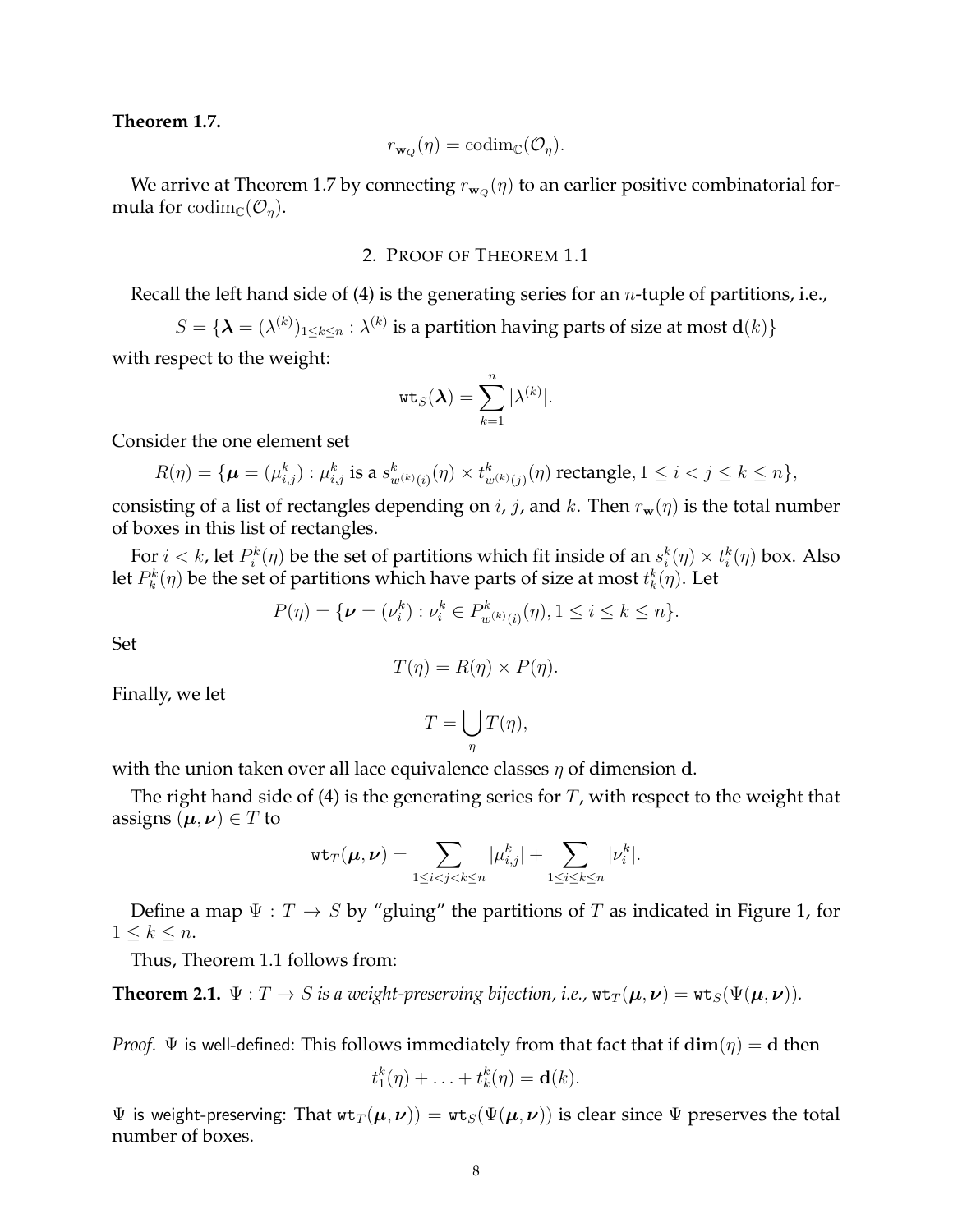

FIGURE 1. Description of the *k*-th component of the map  $\Psi : T \to S$ 

Definition of  $\Phi : S \to T$ : Given a partition  $\lambda$ , and  $i \in \mathbb{Z}$ , the **Durfee rectangle**  $D(\lambda, i)$  is the rectangle with top left corner positioned at (0*,* 0) and bottom right corner where the line  $x + y = i$  intersects the (infinite) boundary line of the partition. Equivalently, this is the largest  $s \times (s + i)$  rectangle which fits in  $\lambda$ , justified against the top left corner. (By convention, we define 0-width and 0-height rectangles as fitting in *λ*.)

*Example* 2.2*.* Let  $\lambda = (3, 3, 2, 2, 1)$ . Pictured below are the Durfee rectangles  $D(\lambda, i)$  for  $i = -1, 0, 4.$ 



Notice that  $D(\lambda, 4) = 0 \times 4$  rectangle. The line  $x + y = 4$  intersects the boundary of  $\lambda$  at the point  $(4,0)$ .

To define  $\Phi$ , we need to first recursively define parameters  $t_i^k$  for  $1 \leq i \leq k$ . Our initial condition is that  $t_1^1 = d(1)$ . Assume  $t_1^{k-1}, \ldots, t_{k-1}^{k-1}$  has been previously determined. Let

(10) 
$$
\delta_i^k = D(\lambda^{(k)}, \mathbf{d}(k) - (t_{w^{(k)}(1)}^{k-1} + \ldots + t_{w^{(k)}(i)}^{k-1})) \text{ for } i = 1, \ldots, k-1.
$$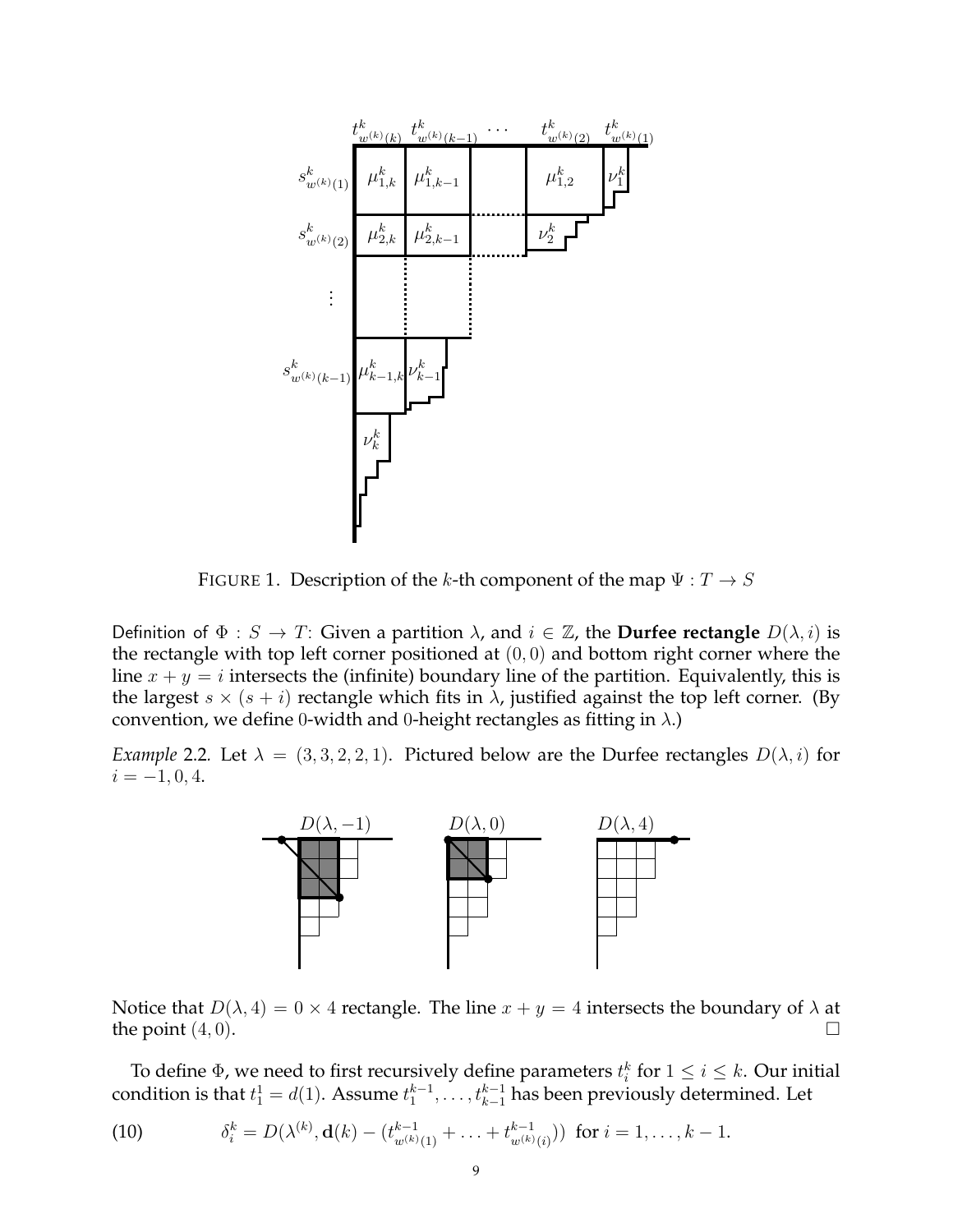Suppose

(11) 
$$
\delta_i^k = a_i^k \times b_i^k \text{ rectangle.}
$$

Let

(12) 
$$
t_{w^{(k)}(i)}^k = \mathbf{d}(k) - b_i^k - (t_{w^{(k)}(1)}^k + \ldots + t_{w^{(k)}(i-1)}^k) \text{ for } i = 1, \ldots, k-1.
$$

Finally, let

(13) 
$$
t_{w^{(k)}(k)}^k = t_k^k = \mathbf{d}(k) - (t_{w^{(k)}(1)}^k + \dots + t_{w^{(k)}(k-1)}^k).
$$

Continue this procedure until  $k = n$ .

Notice that by construction, we have:

**Claim 2.3.** *For*  $2 \leq k \leq n$ *,* 

*and*

$$
b_1^k \ge b_2^k \ge \cdots \ge b_{k-1}^k.
$$

 $a_1^k \leq a_2^k \leq \cdots \leq a_{k-1}^k$ 

We now also fix parameters  $s_i^k$  for  $1 \leq i \leq k-1$ . Here we set

(14) 
$$
s_{w^{(k)}(1)}^k = a_1^k
$$

and

(15) 
$$
s_{w^{(k)}(i)}^k = a_i^k - a_{i-1}^k \text{ for } i = 2, ..., k-1.
$$

These parameters are nonnegative integers, by Claim 2.3.

**Claim 2.4.** 
$$
t^k_{w^{(k)}(i)} + s^k_{w^{(k)}(i)} = t^{k-1}_{w^{(k)}(i)} \text{ for } 1 \leq i < k \leq n.
$$

*Proof.* Fix *k*. Our proof is by induction on *i*.

In the base case  $i = 1$ , we have

$$
t_{w^{(k)}(1)}^k + s_{w^{(k)}(1)}^k = \mathbf{d}(k) - b_1^k + a_1^k
$$
 (by (12) and (14))  
=  $\mathbf{d}(k) - (\mathbf{d}(k) - t_{w^{(k)}(1)}^{k-1} + a_1^k) + a_1^k$  (by (11))  
=  $t_{w^{(k)}(1)}^{k-1}$ .

Now assume

$$
t_{w^{(k)}(j)}^k + s_{w^{(k)}(j)}^k = t_{w^{(k)}(j)}^{k-1}
$$

holds for all *j < i*. Then

$$
t_{w^{(k)}(i)}^{k} + s_{w^{(k)}(i)}^{k} = \mathbf{d}(k) - b_{i} - (t_{w^{(k)}(1)}^{k} + \dots + t_{w^{(k)}(i-1)}^{k}) + a_{i}^{k} - a_{i-1}^{k}
$$
  
\n
$$
= \mathbf{d}(k) - (\mathbf{d}(k) - (t_{w^{(k)}(1)}^{k-1} + \dots + t_{w^{(k)}(i)}^{k-1}) + a_{i}^{k})
$$
  
\n
$$
- (t_{w^{(k)}(1)}^{k} + \dots + t_{w^{(k)}(i-1)}^{k}) + a_{i}^{k} - a_{i-1}^{k}
$$
 (by (13) and (15))  
\n
$$
= t_{w^{(k)}(i)}^{k-1} + (t_{w^{(k)}(i)}^{k-1} - t_{w^{(k)}(i-1)}^{k}) + \dots
$$
  
\n
$$
+ (t_{w^{(k)}(i-1)}^{k-1} - t_{w^{(k)}(i-1)}^{k}) - a_{i-1}^{k}
$$
  
\n
$$
= t_{w^{(k)}(i)}^{k-1} + s_{w^{(k)}(1)}^{k} + \dots + s_{w^{(k)}(i-1)}^{k} - a_{i-1}^{k}
$$
 (induction)  
\n
$$
= t_{w^{(k)}(i)}^{k-1}.
$$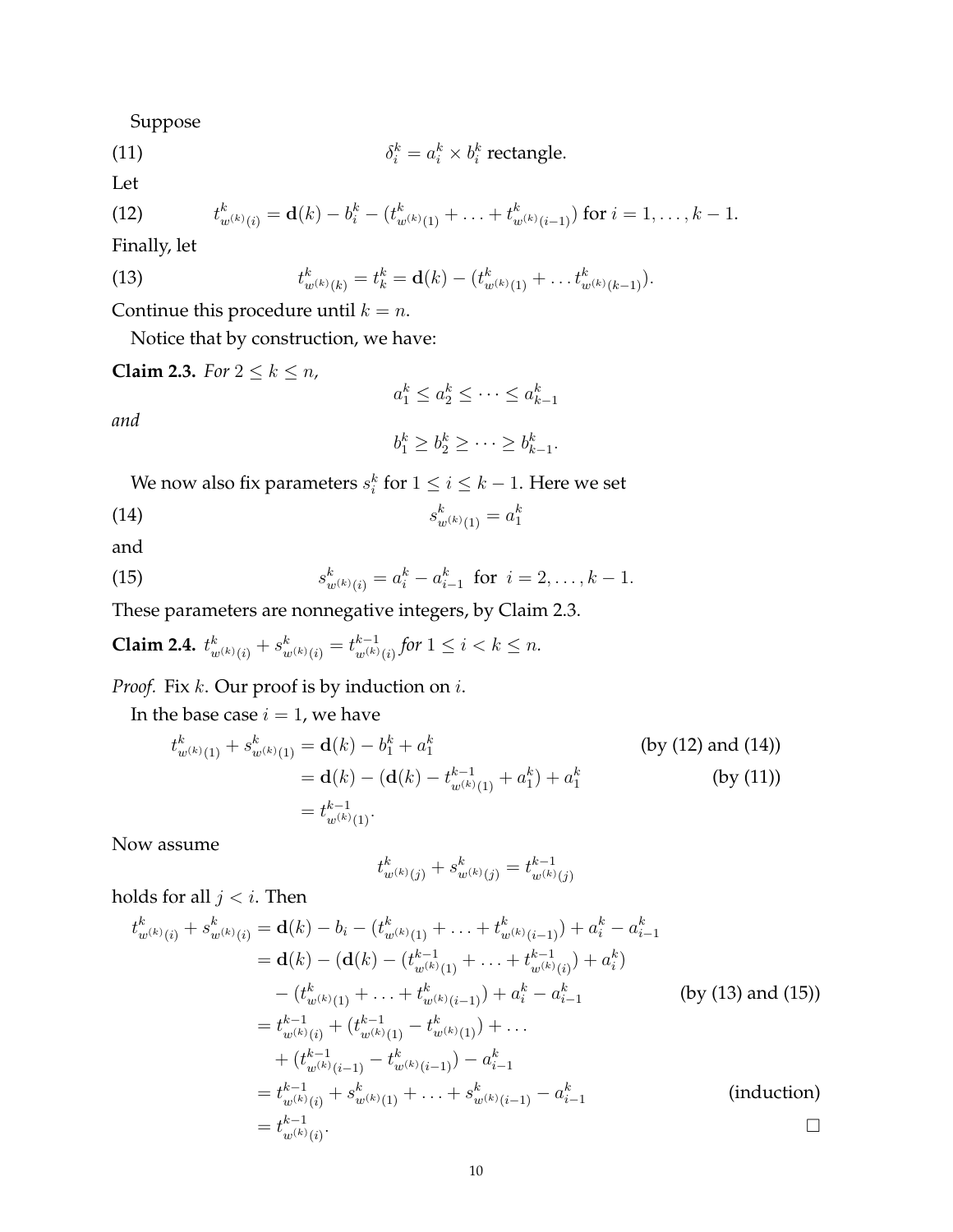**Claim 2.5.** *Let*  $\eta(\lambda)$  *be the equivalence class of a lacing diagram uniquely defined by requiring that the number of strands:*

• *from i to j is*  $s_i^{j+1}$  $i^{j+1}$  for  $1 \leq i \leq j \leq n-1$ ; • from *i* to *n* is  $t_i^n$  for  $i = 1 \ldots n$ .

*Then:*

(1)  $s_i^k(\eta(\lambda)) = s_i^k$ <br>
(2)  $t_j^k(\eta(\lambda)) = t_j^k$ (3) dim $(\eta(\lambda)) = d$ *.* 

*Proof.* (1) By hypothesis.

(2) By Claim 2.4,  $t_i^k = t_i^{k+1} + s_i^{k+1}$  $i^{k+1}$ . Iterating, we obtain

$$
t_i^k = t_i^{k+2} + s_i^{k+2} + s_i^{k+1}
$$
  
= ...  

$$
= t_i^n + \sum_{\ell=k+1}^n s_i^{\ell}
$$
  

$$
= t_i^n(\eta(\boldsymbol{\lambda})) + \sum_{\ell=k+1}^n s_i^{\ell}(\eta(\boldsymbol{\lambda}))
$$
 (by hypothesis)  

$$
= t_i^k(\eta(\boldsymbol{\lambda})).
$$

(3) Let  $\tilde{\mathbf{d}} = \dim(\eta(\boldsymbol{\lambda}))$ . By (2), we have

$$
\mathbf{d}(k) = t_1^k + \ldots + t_k^k = t_1^k(\eta(\boldsymbol{\lambda})) + \ldots + t_k^k(\eta(\boldsymbol{\lambda})) = \widetilde{\mathbf{d}}(k).
$$

In view of Claim 2.5, we may disassemble each  $\lambda^{(k)}$  as in Figure 1 to obtain rectangles of size

$$
s^k_{w^{(k)}(i)}(\eta(\boldsymbol{\lambda})) \times t^k_{w^{(k)}(j)}(\eta(\boldsymbol{\lambda})) \text{ (where } 1 \leq i < j \leq k\text{)}
$$

and partitions

$$
\nu_i^k \in P^k_{w^{(k)}(i)}(\eta(\boldsymbol{\lambda})) \text{ (where } 1 \le i \le k).
$$

That is, we have associated to  $\lambda$  a pair  $(\mu, \nu) \in T(\eta(\lambda)) \subseteq T$ . This shows  $\Phi : S \to T$ , as desired.

 $\Phi$  is weight-preserving: This is clear.

*Example* 2.6*.* Let *Q* be an **equioriented** quiver on 3 vertices, i.e. all arrows point in the same direction.

 $\rightarrow \rightarrow \rightarrow \rightarrow$ 

Then  $\mathbf{w}_Q = (1, 12, 123)$ . Fix a dimension vector  $\mathbf{d} = (3, 6, 5)$  and partitions

$$
\lambda^{(1)} = (2, 1), \lambda^{(2)} = (5, 1), \text{ and } \lambda^{(3)} = (3, 3, 2, 1, 1).
$$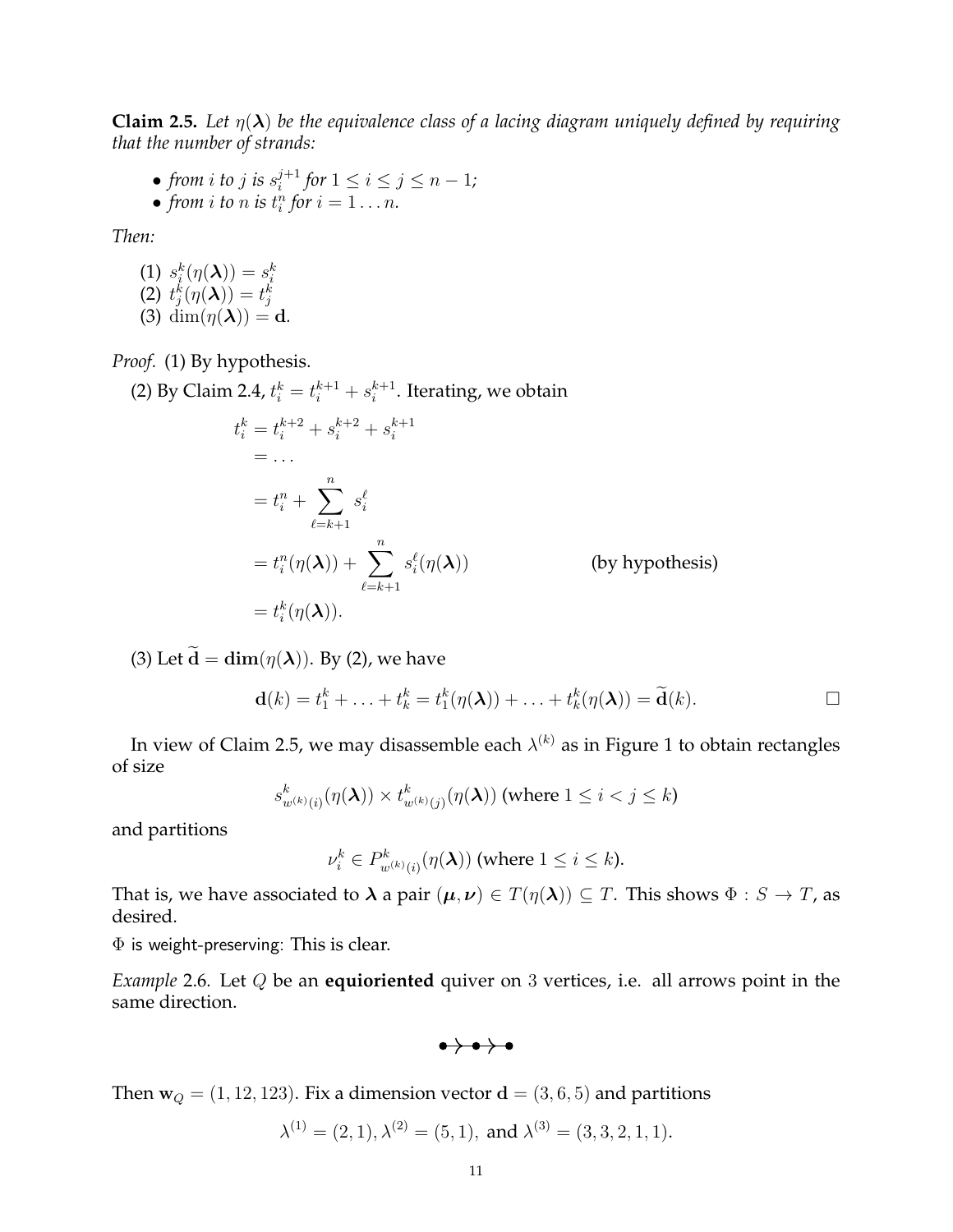

Then

$$
\delta_1^2 = D(\lambda^{(2)}, 6 - 3) = 1 \times 4
$$
 rectangle,  $t_1^2 = 2$ , and  $t_2^2 = 4$ .

From this, we have

 $\delta_1^3 = D(\lambda^{(3)}, 5 - 2) = 0 \times 3$  and  $\delta_2^3 = D(\lambda^{(3)}, 5 - 2 - 4) = 3 \times 2$  rectangles. So  $t_1^3 = 2$ ,  $t_2^3 = 1$ , and  $t_3^3 = 2$ . This corresponds to  $\eta(\boldsymbol{\lambda}) = [\mathcal{L}]$  where



Alternatively, if *Q* is **bipartite**, that is adjacent arrows point in opposite directions, then  $\mathbf{w}_Q = (1, 12, 213).$ 

 $\rightarrow \bullet \leftarrow \bullet$ 

Keeping the same dimension vector and partitions  $\lambda^{(k)}$  gives the following.



As before,

$$
\delta_1^2 = D(\lambda^{(2)}, 6 - 3) = 1 \times 4
$$
 rectangle.

Consequently,

 $\delta_1^3 = D(\lambda^{(3)}, 5 - 4) = 2 \times 3$  and  $\delta_2^3 = D(\lambda^{(3)}, 5 - 4 - 2) = 3 \times 2$  rectangles. This yields  $\eta(\boldsymbol{\lambda}) = [\mathcal{L}']$ , where

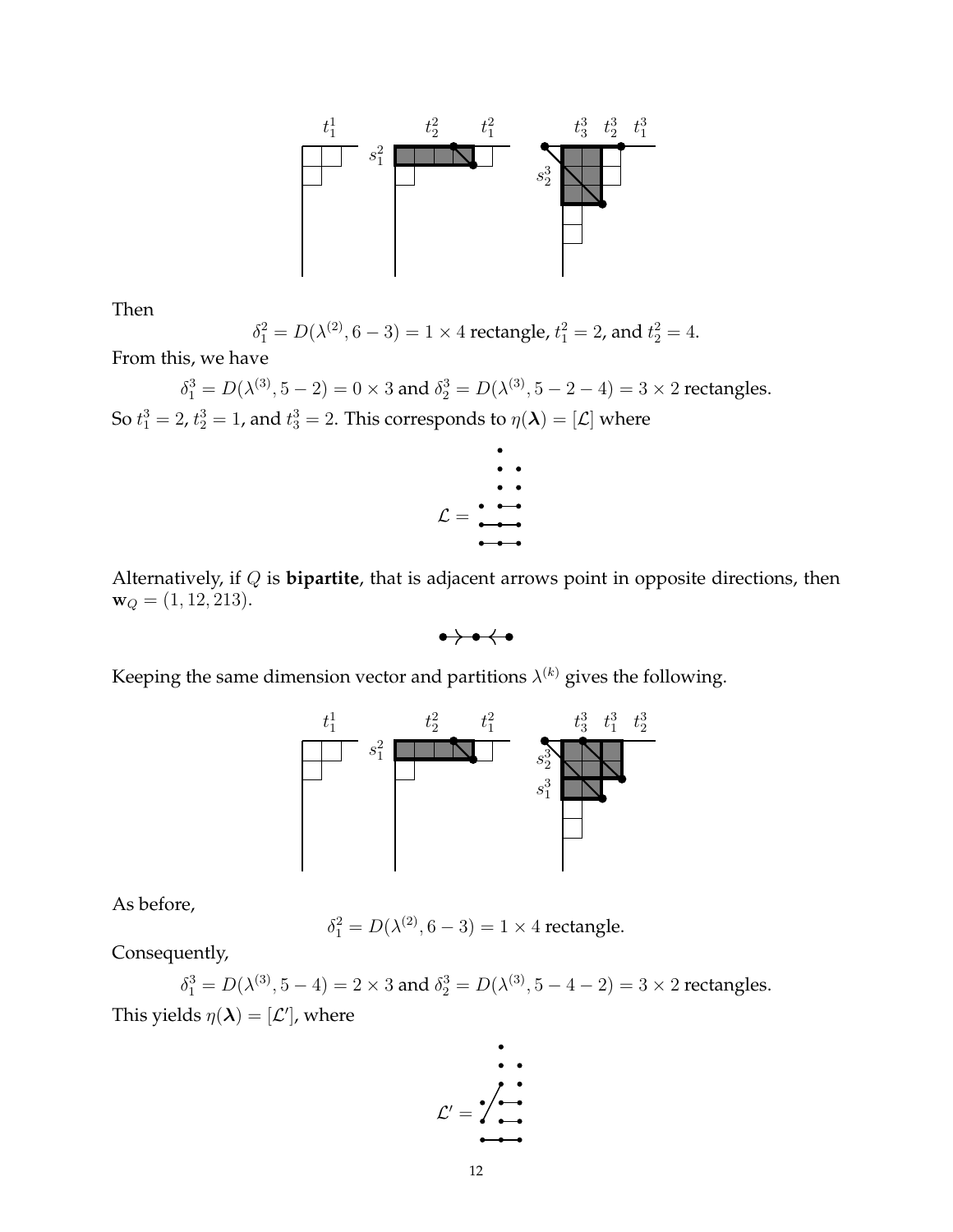It remains to establish:

**Claim 2.7.** Φ *and* Ψ *are mutual inverses.*

*Proof.* Taking  $\bm{\lambda} \in S$ , we have  $\Psi(\Phi(\bm{\lambda})) = \bm{\lambda}$ , since  $\Phi$  acts by cutting the  $\lambda^{(k)}$ 's into various pieces and  $\Psi$  glues these shapes together into their original configurations. Now given  $(\mu, \nu) \in T(\eta)$ , let  $\lambda := \Psi(\mu, \nu)$ . We must argue  $\eta = \eta(\lambda)$ . If so,  $\Phi(\Psi(\mu, \nu)) = (\mu, \nu)$ .

Since  $\boldsymbol{\lambda}=\Psi(\boldsymbol{\mu},\boldsymbol{\nu})$  and  $(\boldsymbol{\mu},\boldsymbol{\nu})\in T(\eta)$ , each  $\lambda^{(k)}$  contains a rectangle

(16) 
$$
\epsilon_j^k = \left(\sum_{i=1}^j s_{w^{(k)}(i)}^k(\eta)\right) \times \left(\sum_{i=j+1}^k t_{w^{(k)}(i)}^k(\eta)\right)
$$

for all  $1 \leq j < k$  as in Figure 1.

By definition,  $\dim(\eta) = d$ . Then it follows

$$
\sum_{i=j+1}^k t_{w^{(k)}(i)}^k(\eta) = \mathbf{d}(k) - \left(\sum_{i=1}^j t_{w^{(k)}(i)}^k(\eta)\right).
$$

From the definitions,  $t_i^k(\eta) + s_i^k(\eta) = t_i^{k-1}(\eta)$ . So substituting we have

(17) 
$$
\sum_{i=j+1}^{k} t_{w^{(k)}(i)}^{k}(\eta) = \mathbf{d}(k) - \sum_{i=1}^{j} t_{w^{k}(i)}^{k-1}(\eta) + \sum_{i=1}^{j} s_{w^{(k)}(i)}^{k}(\eta).
$$

Substitution of (17) into (16) yields

$$
\epsilon_j^k = s \times (s + \mathbf{d}(k) - \sum_{i=1}^j t_{w^k(i)}^{k-1}(\eta))
$$

contained in  $\lambda^{(k)}$  (where  $s = \sum_{i=1}^{j} s_i^k(\eta)$ ). In particular, by construction, the bottom right corner of  $\epsilon_j^k$  intersects the boundary of  $\lambda^{(k)}$  (see Figure 1), i.e. *s* is the maximum value for which  $\epsilon_j^k \subseteq \lambda^{(k)}$ . So by the definition of a Durfee rectangle,

$$
\epsilon_j^k = D(\lambda^{(k)}, \mathbf{d}(k) - \sum_{i=1}^j t_{w^k(i)}^{k-1}(\eta)).
$$

By (10) and Claim 2.5 part (2),

$$
\delta_j^k = D(\lambda^{(k)}, \mathbf{d}(k) - \sum_{i=1}^j t_{w^k(i)}^{k-1}(\eta(\boldsymbol{\lambda}))).
$$

Then if

(18) 
$$
\sum_{i=1}^{j} t_{w^{k}(i)}^{k-1}(\eta) = \sum_{i=1}^{j} t_{w^{k}(i)}^{k-1}(\eta(\lambda))),
$$

it follows that  $\delta_j^k = \epsilon_j^k$  since both are Durfee rectangles with the same parameter, and are maximal among such rectangles.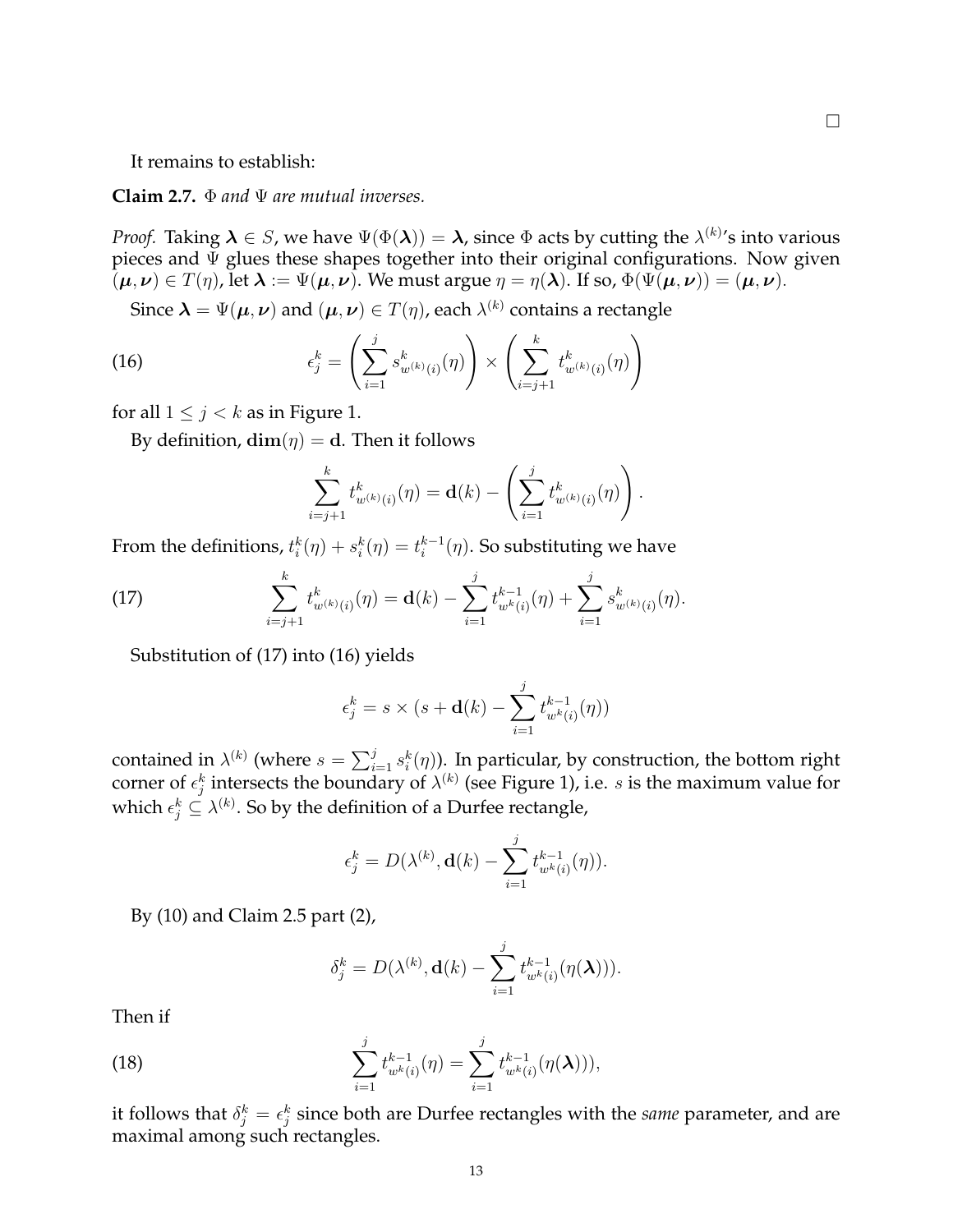For  $k = 2$ , since  $t_1^1(\eta) = d(1) = t_1^1(\eta(\lambda))$ , then

$$
\delta_1^2 = D(\lambda^{(2)}, \mathbf{d}(2) - t_1^1(\eta))
$$
  
=  $D(\lambda^{(2)} - \mathbf{d}(2) - t_1^1(\eta(\lambda)))$   
=  $\epsilon_1^2$ ,

so the Durfee rectangles agree. Assume  $\delta_j^{k-1} = \epsilon_j^{k-1}$  for all  $1 \leq j \, < \, k-1$ . Then in particular,  $t_i^{k-1}(\eta)=t_i^{k-1}(\eta(\boldsymbol{\lambda}))$  for all  $1\leq i\leq k-1.$  So by (18),  $\delta_j^k=\epsilon_j^k.$ 

Therefore,  $s_i^k(\eta)=s_i^k(\eta(\boldsymbol{\lambda}))$  for all  $1\leq i < k \leq n$  and  $t_i^k(\eta)=t_i^k(\eta(\boldsymbol{\lambda}))$  for  $1\leq i \leq k \leq n$ . Hence  $\eta = \eta(\lambda)$ .

Actually, the proof of Theorem 2.1 implies an enriched form of Theorem 1.1. Let

$$
(z;q)_k = (1-qz)(1-q^2z)\cdots(1-q^kz).
$$

Also, for a lace equivalence class  $\eta$ , let leftstrands<sub>*n*</sub>(*j*) be the number of strands that terminate at column *j* in some (equivalently any) lace diagram  $\mathcal{L} \in \eta$ . That is,

(19) 
$$
\text{leftstrands}_{\eta}(j) = \sum_{i=1}^{j} s_i^{j+1}(\eta).
$$

**Corollary 2.8** (of Theorem 2.1)**.**

(20) 
$$
\prod_{k=1}^{n} \frac{1}{(z;q)_{\mathbf{d}(k)}} = \sum_{\eta} q^{r_{\mathbf{w}}(\eta)} \prod_{k=1}^{n} z^{\text{leftstrands}_{\eta}(k-1)} \frac{1}{(z;q)_{t_k^k(\eta)}} \prod_{i=1}^{k-1} \begin{bmatrix} t_i^k(\eta) + s_i^k(\eta) \\ s_i^k(\eta) \end{bmatrix}_q.
$$

*Proof.* The lefthand side of (20) is the generating series for *S* with respect to the weight that uses *q* to mark the number of boxes and *z* to mark length of the partitions involved. Now, suppose *λ* (*k*) is a partition of *λ ∈ S* of length *ℓ*. Under the indicated decomposition of Figure 1,

$$
\ell=\ell(\nu_k^k)+\sum_{i=1}^{k-1} s^k_{w^{(k)}(i)}=\ell(\nu_k^k)+\texttt{leftstrands}_{\eta(k-1)},
$$

where the second equality holds by (19) and reordering terms. Here  $\ell(\nu_k^k)$  is the length of  $\nu_k^k$ . The corollary follows immediately from this and Theorem 2.1 combined.  $\hfill \Box$ 

Theorem 1.1 is therefore the  $z = 1$  case of Corollary 2.8. By analysis as in Example 1.2, we obtain, in a special case this Durfee square identity:

$$
\frac{1}{(z;q)_k} = \sum_{j=0}^{\infty} z^j q^{j^2} \begin{bmatrix} k \\ j \end{bmatrix}_q \frac{1}{(z;q)_j}.
$$

In addition, following the argument of the Introduction, from Corollary 2.8 one can thereby deduce an enriched form of M. Reineke's identity.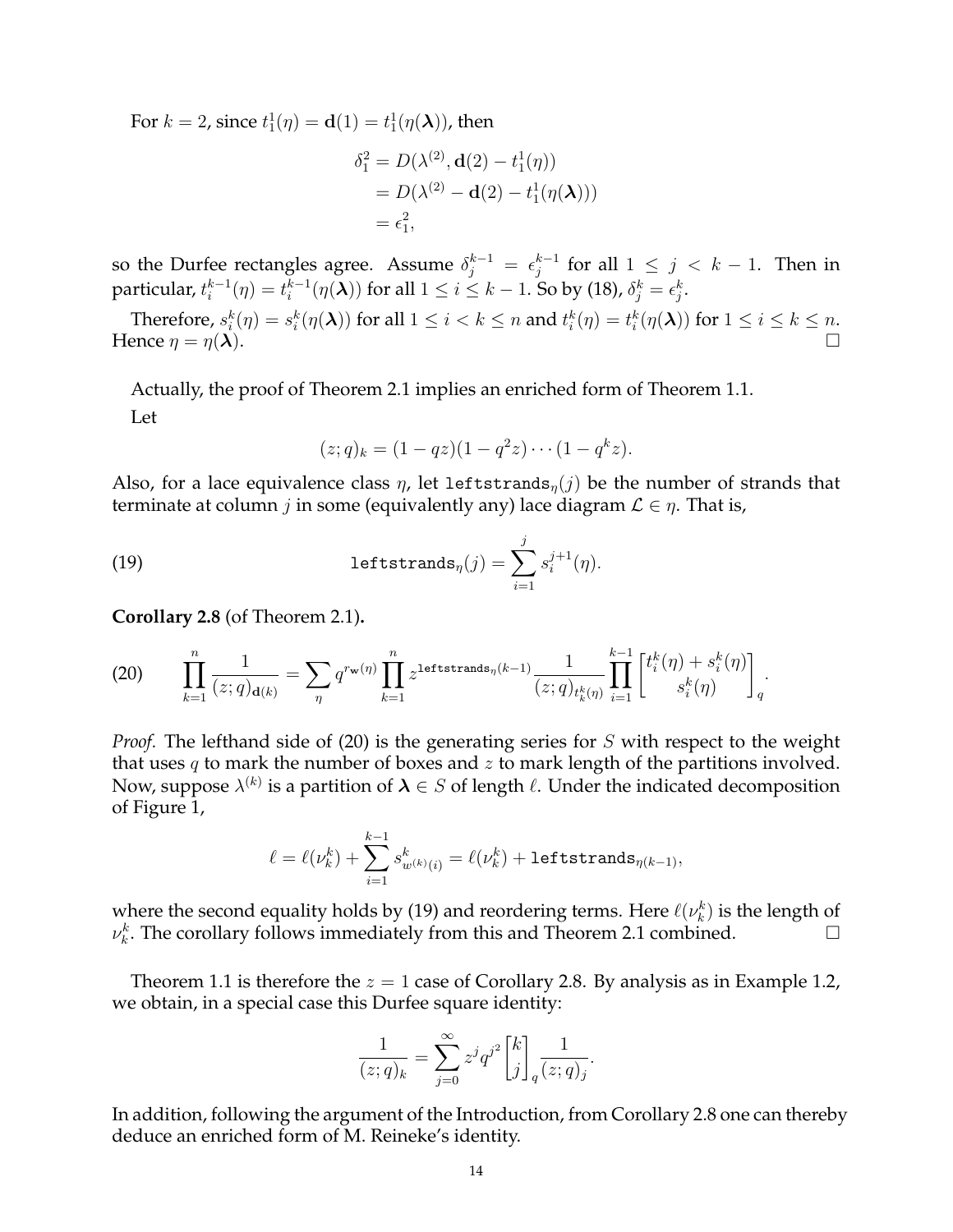### 3. PROOF OF THEOREM 1.7

First we recall some more background on quiver representations. Given V and W an **extension** of V by W is a short exact sequence of morphisms

$$
0\to W\to E\to V\to 0.
$$

Two extensions are **equivalent** if the following diagram commutes:

$$
0 \longrightarrow W \longrightarrow E \longrightarrow V \longrightarrow 0
$$
  

$$
\downarrow \qquad \downarrow \qquad \downarrow
$$
  

$$
0 \longrightarrow W \longrightarrow E' \longrightarrow V \longrightarrow 0
$$

Write  $\mathrm{Ext}^1(\mathsf{V},\mathsf{W})$  for the space of extensions of  $\mathsf{V}$  by  $\mathsf{W}$  up to equivalence.

Each quiver has an associated **Euler form**

$$
\chi_Q : \mathbb{N}^{Q_0} \times \mathbb{N}^{Q_0} \to \mathbb{Z},
$$

defined by

(21) 
$$
\chi_Q(\mathbf{d}_1, \mathbf{d}_2) = \sum_{x \in Q_0} \mathbf{d}_1(x) \mathbf{d}_2(x) - \sum_{a \in Q_1} \mathbf{d}_1(t(a)) \mathbf{d}_2(h(a)).
$$

Given representations V and W of *Q*, use the abbreviation:

$$
\chi_Q(\mathsf{V},\mathsf{W}) := \chi_Q(\mathbf{dimV},\mathbf{dimW}).
$$

The Euler form relates morphisms and extensions as follows:

(22) 
$$
\chi_Q(V,W) = \dim \text{Hom}(V,W) - \dim \text{Ext}^1(V,W),
$$

(see [Bri08, Corollary 1.4.3]).

Below, we let  $a_x$  to refer to the arrow of the quiver whose left vertex is  $x$ . Consider pairs of intervals  $(I, J)$  of the following three types:

(I) 
$$
I = [w, x - 1]
$$
 and  $J = [x, z]$  with  $w < x \leq z$ 

\n $w$ 

\n $x - 1$ 

\n $\bullet$ 

\n $x$ 

\n $z$ 

\n(II)  $I = [w, y]$  and  $J = [x, z]$  with  $w < x \leq y < y$ , the same direction, e.g.,

\n $w$ 

\n $y$ 

\n $\bullet$ 

\n $\bullet$ 

\n $\bullet$ 

\n $\bullet$ 

\n $\bullet$ 

\n $\bullet$ 

\n $\bullet$ 

\n $\bullet$ 

\n $\bullet$ 

\n $\bullet$ 

\n $\bullet$ 

\n $\bullet$ 

\n $\bullet$ 

\n $\bullet$ 

\n $\bullet$ 

\n $\bullet$ 

\n $\bullet$ 

\n $\bullet$ 

\n $\bullet$ 

\n $\bullet$ 

\n $\bullet$ 

\n $\bullet$ 

\n $\bullet$ 

\n $\bullet$ 

\n $\bullet$ 

\n $\bullet$ 

\n $\bullet$ 

\n $\bullet$ 

\n $\bullet$ 

\n $\bullet$ 

\n $\bullet$ 

\n $\bullet$ 

\n $\bullet$ 

\n $\bullet$ 

\n $\bullet$ 

\n $\bullet$ 

\n $\bullet$ 

\n $\bullet$ 

\n

**e** - - **e**  $\rightarrow$  **e** - - - - - - **e**  $z$ 

(III)  $I = [x, y]$  and  $J = [w, z]$  with  $w < x \leq y < z$  and the arrows  $a_{x-1}$  and  $a_y$  point in different directions, e.g.,

 $\overline{z}$  and the arrows  $a_{x-1}$  and  $a_y$  point in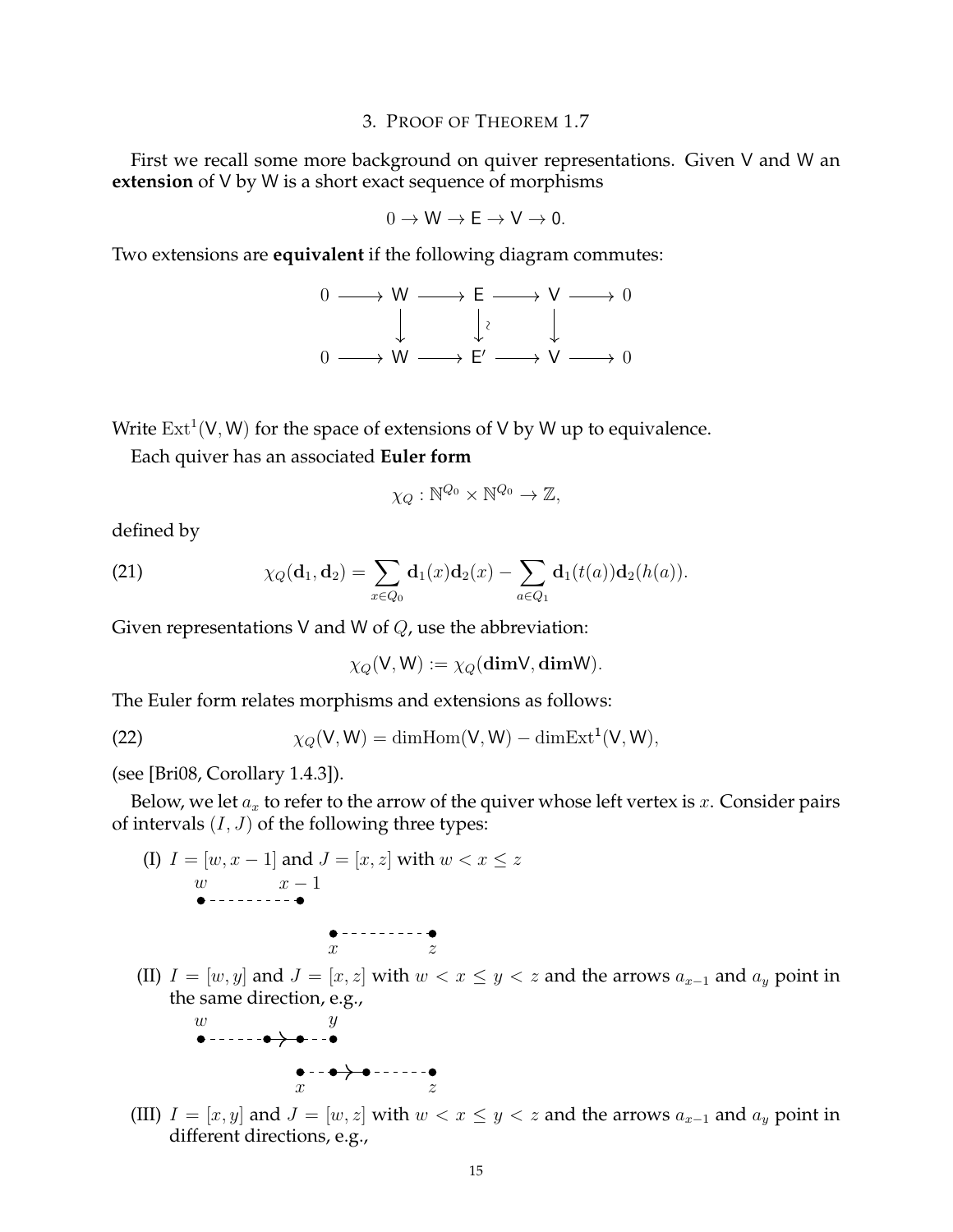

Let

$$
{\tt ConditionStrands}=\{(I,J):\ (I,J)\ {\rm satisfies}\ ({\rm I}),({\rm II}),\ {\rm or}\ ({\rm III})\}.
$$

We also let

$$
\mathtt{StrandPairs} = \{ (I, J) = ([x_1, x_2], [y_1, y_2] : x_2 \le y_2) \}.
$$

(From the definitions (I)-(III), it follows that ConditionStrands *⊂* StrandPairs.)

**Claim 3.1.** *Fix intervals I* and *J*. If  $[x, y] \subseteq I$ , *J* then

(23) 
$$
\sum_{i=x}^{y} \mathbf{d}_{I}(i)\mathbf{d}_{J}(i) - \sum_{i=x}^{y-1} \mathbf{d}_{I}(t(a_{i}))\mathbf{d}_{J}(h(a_{i})) = 1
$$

*Proof.* Since  $[x, y] \subseteq I$ ,  $J$ ,  $\mathbf{d}_I(i) = \mathbf{d}_J(i) = 1$  for all  $i \in [x, y]$ . Therefore,

(24) 
$$
\sum_{i=x}^{y} d_{I}(i) d_{J}(i) = y - x + 1.
$$

Regardless of the orientation of  $a_i$ , if  $i \in [x, y - 1]$  then  $t(a_i), h(a_i) \in [x, y]$ . Because  $[x, y] \subseteq I$ , *J*, we have  $\mathbf{d}_I(t(a_i)) = \mathbf{d}_J(h(a_i)) = 1$ . So

(25) 
$$
\sum_{i=x}^{y-1} \mathbf{d}_I(t(a_i)) \mathbf{d}_J(h(a_i)) = (y-1) - x + 1.
$$

Subtracting (25) from (24) gives (23).

**Claim 3.2.** *Let*  $(I, J) \in$  StrandPairs. *Then* 

$$
(I,J)\in\text{ConditionStrands}\iff \chi_Q(\mathsf{V}_I,\mathsf{V}_J)<0\text{ or }\chi_Q(\mathsf{V}_J,\mathsf{V}_I)<0.
$$

*Moreover,*

$$
(I, J) \in \text{ConditionStrands} \Rightarrow \chi_Q(V_I, V_J) = -1 \text{ or } \chi(V_J, V_I) = -1.
$$

*Proof.* Throughout, given an interval *I*, write **d***<sup>I</sup>* for the dimension vector of V*<sup>I</sup>* . Applying (21), the definition of the Euler form,

$$
\chi_Q(\mathsf{V}_I,\mathsf{V}_J)=\chi_Q(\mathbf{d}_I,\mathbf{d}_J)=\sum_{i=1}^n\mathbf{d}_I(i)\mathbf{d}_J(i)-\sum_{i=1}^{n-1}\mathbf{d}_I(t(a_i))\mathbf{d}_J(h(a_i)).
$$

We analyze this expression repeatedly throughout our argument.

( $\Rightarrow$ ) By direct computation, we will show if (*I*, *J*) ∈ ConditionStrands then

$$
\chi_Q(\mathsf{V}_I,\mathsf{V}_J)=-1 \text{ or } \chi_Q(\mathsf{V}_J,\mathsf{V}_I)=-1,
$$

which is the last assertion of the claim.

Case 1:  $(I, J) = ([w, x – 1], [x, z])$  is of type (I).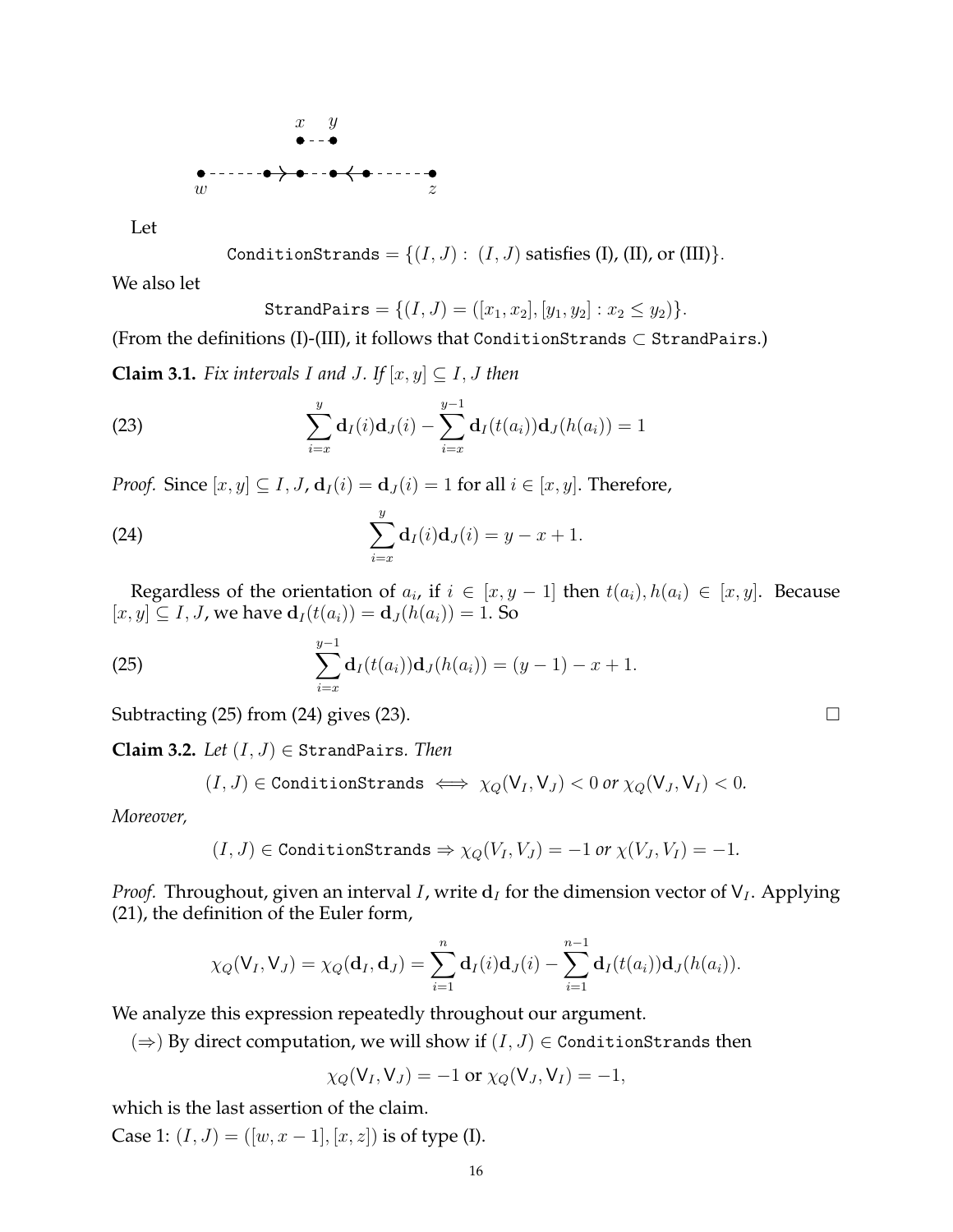Subcase i: *a<sup>x</sup>−*<sup>1</sup> points to the right.

$$
\chi_Q(V_I, V_J) = \sum_{i=1}^n \mathbf{d}_I(i)\mathbf{d}_J(i) - \sum_{i=1}^{n-1} \mathbf{d}_I(t(a_i))\mathbf{d}_J(h(a_i))
$$
  
=  $-\sum_{i=1}^{n-1} \mathbf{d}_I(t(a_i))\mathbf{d}_J(h(a_i))$  (since  $I \cap J = \emptyset$ )  
=  $-\mathbf{d}_I(t(a_{x-1}))\mathbf{d}_J(h(a_{x-1}))$   
=  $-\mathbf{d}_I(x-1)\mathbf{d}_J(x)$   
=  $-1$ 

Subcase ii: *a<sup>x</sup>−*<sup>1</sup> points to the left.

Let *Q*op be the quiver obtained by reversing the direction of all arrows in *Q*. Then  $\chi_Q(\mathbf{d}_J, \mathbf{d}_I) = \chi_{Q^{\rm op}}(\mathbf{d}_I, \mathbf{d}_J)$ . Therefore,

$$
\chi_Q(\mathsf{V}_J,\mathsf{V}_I)=\chi_Q(\mathbf{d}_J,\mathbf{d}_I)=\chi^{\rm op}_Q(\mathbf{d}_I,\mathbf{d}_J)=-1
$$

by Subcase 1.i.

Case 2:  $(I, J) = ([w, y], [x, z])$  is of type (II).

Subcase i:  $a_{x-1}$  and  $a_y$  point to the right.

$$
\chi_Q(V_I, V_J) = \sum_{i=x}^{y} d_I(i) d_J(i) - \sum_{i=x-1}^{y} d_I(t(a_i)) d_J(h(a_i))
$$
  
\n
$$
= \left( \sum_{i=x}^{y} d_I(i) d_J(i) - \sum_{i=x}^{y-1} d_I(t(a_i)) d_J(h(a_i)) \right) - d_I(t(a_{x-1})) d_J(h(a_{x-1}))
$$
  
\n
$$
- d_I(t(a_y)) d_J(h(a_y))
$$
  
\n
$$
= 1 - d_I(t(a_{x-1})) d_J(h(a_{x-1})) - d_I(t(a_y)) d_J(h(a_y)) \quad \text{(Claim 3.1)}
$$
  
\n
$$
= 1 - d_I(x - 1) d_J(x) - d_I(y) d_J(y + 1)
$$
  
\n
$$
= -1
$$

Subcase ii:  $a_{x-1}$  and  $a_y$  point to the left.

 $\chi_Q(V_J, V_I) = -1$  by the  $Q^{op}$  argument, as in Subcase 1.i. Case 3:  $(I, J) = ([x, y], [y, z])$  is of type (III).

Subcase i: *a<sup>x</sup>−*<sup>1</sup> points right and *a<sup>y</sup>* points left.

$$
\chi_Q(V_I, V_J) = \sum_{i=x}^{y} d_I(i) d_J(i) - \sum_{i=x-1}^{y} d_I(t(a_i)) d_J(h(a_i))
$$
  
\n
$$
= \left( \sum_{i=x}^{y} d_I(i) d_J(i) - \sum_{i=x}^{y-1} d_I(t(a_i)) d_J(h(a_i)) \right) - d_I(t(a_{x-1})) d_J(h(a_{x-1}))
$$
  
\n
$$
- d_I(t(a_y)) d_J(h(a_y))
$$
  
\n
$$
= 1 - d_I(t(a_{x-1})) d_J(h(a_{x-1})) - d_I(t(a_y)) d_J(h(a_y)) \quad \text{(Claim 3.1)}
$$
  
\n
$$
= 1 - d_I(x - 1) d_J(x) - d_I(y - 1) d_J(y)
$$
  
\n
$$
= -1
$$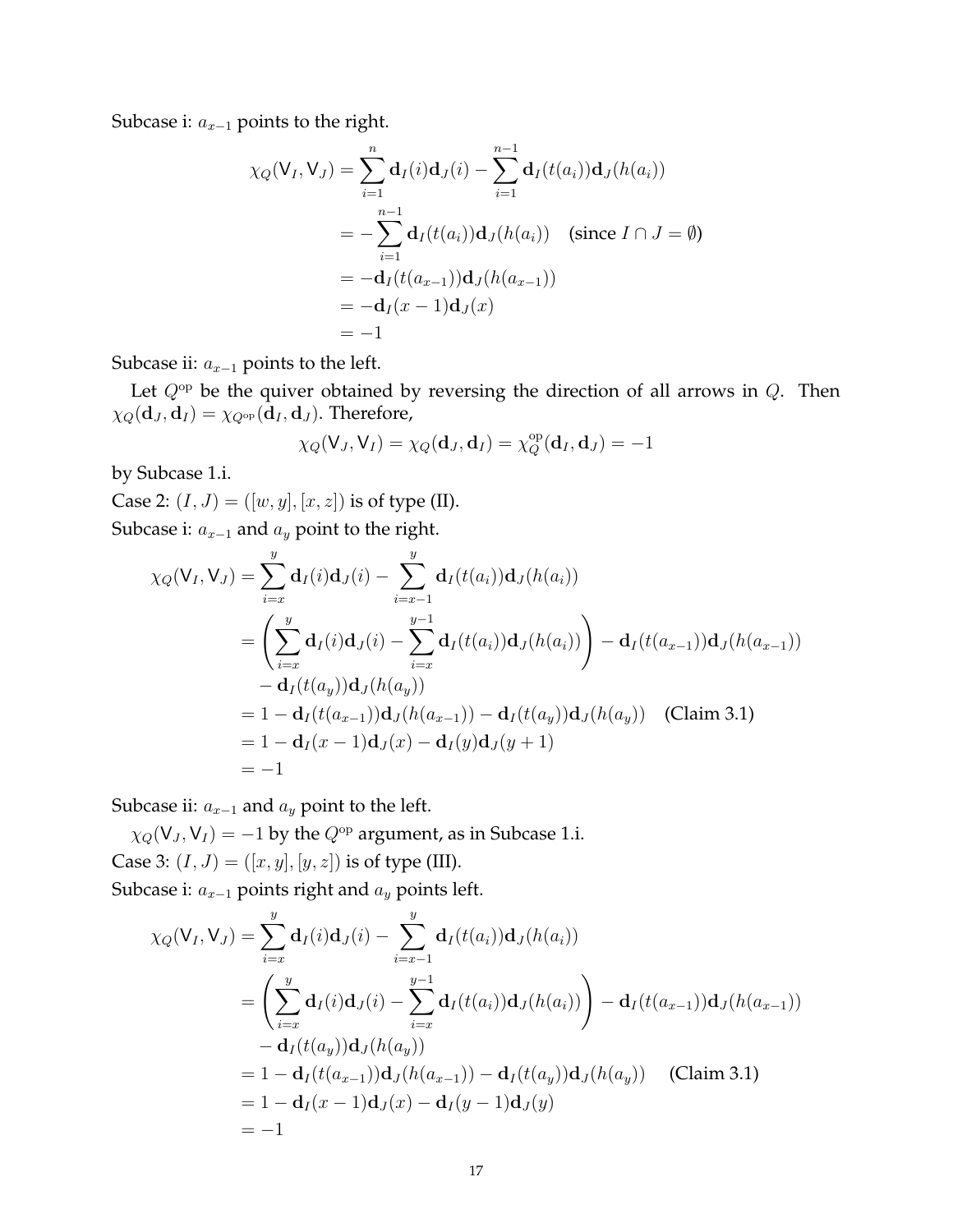Subcase ii: *a<sup>x</sup>−*<sup>1</sup> points left and *a<sup>y</sup>* points right.

 $\chi_Q(V_J, V_I) = -1$  by the  $Q^{op}$  argument, as in Subcase 1.i.

 $(\Leftarrow)$  Let  $(I, J) = ([x_1, x_2], [y_1, y_2]) \in$  StrandPairs and first assume  $\chi_Q(\mathsf{V}_I, \mathsf{V}_J) < 0$ . Case 1:  $I \cap J = \emptyset$ . Then  $\mathbf{d}_I(i) = 0$  or  $\mathbf{d}_J(i) = 0$  for all  $i \in [1, n]$  and so

$$
\chi_Q(\mathbf{d}_I, \mathbf{d}_J) = -\sum_{i=1}^{n-1} \mathbf{d}_I(t(a_i)) \mathbf{d}_J(h(a_i)).
$$

Since  $\chi_Q(\mathbf{d}_I, \mathbf{d}_J)$  < 0 there must exist an arrow  $a_i$  with  $t(a_i) \in [x_1, x_2]$  and  $h(a_i) \in [y_1, y_2]$ . Then  $i = x_2$ ,  $a_i$  points to the right, and  $y_1 = x_2 + 1$ . This implies  $(I, J)$  is of type (I).

Case 2: Assume *I* ∩ *J*  $\neq$  *Ø*. Since we assume  $x_2$  ≤  $y_2$ 

$$
I \cap J = [x_1, x_2] \cap [y_1, y_2] = [z, x_2]
$$

where  $z \in \{x_1, y_1\}$ . Then

$$
\chi_Q(\mathbf{d}_I, \mathbf{d}_J) = \sum_{i=1}^n \mathbf{d}_I(i) \mathbf{d}_J(i) - \sum_{i=1}^{n-1} \mathbf{d}_I(t(a_i)) \mathbf{d}_J(h(a_i))
$$
  
= 
$$
\sum_{i=z}^{x_2} \mathbf{d}_I(i) \mathbf{d}_J(i) - \sum_{i=z-1}^{x_2} \mathbf{d}_I(t(a_i)) \mathbf{d}_J(h(a_i))
$$
 (Claim 3.1)  
= 
$$
1 - \mathbf{d}_I(t(a_{z-1})) \mathbf{d}_J(h(a_{z-1})) - \mathbf{d}_I(t(a_{x_2})) \mathbf{d}_J(h(a_{x_2})).
$$

Since  $\chi_Q(\mathbf{d}_I, \mathbf{d}_J) < 0$ , we must have

$$
\mathbf{d}_I(t(a_{z-1})) = \mathbf{d}_J(h(a_{z-1})) = \mathbf{d}_I(t(a_{x_2})) = \mathbf{d}_J(h(a_{x_2})) = 1.
$$

Therefore,

(26) 
$$
t(a_{z-1}), t(a_{x_2}) \in I = [x_1, x_2]
$$

and

(27) 
$$
h(a_{z-1}), h(a_{x_2}) \in J = [y_1, y_2].
$$

If an arrow  $a_i$  points to the right, then  $h(a_i) = i + 1$  and  $t(a_i) = i$ . If  $a_i$  points left,  $h(a_i) = i$ and  $t(a_i) = i + 1$ . We proceed by analyzing the direction of  $a_x$ , and  $a_{z-1}$ . First consider  $a_{x_2}$ . If  $a_{x_2}$  points left, then  $t(a_{x_2}) = x_2 + 1$  and so  $x_2 + 1 \in [x_1, x_2]$ , which is a contradiction. Therefore, we may assume  $a_{x}$  points right.

Now consider the direction of *a<sup>z</sup>−*<sup>1</sup>.

If  $a_{z-1}$  points to the right, then  $t(a_{z-1}) = z - 1 \in [x_1, x_2]$  by (26) and so  $z > x_1$ . Since *z* ∈ {*x*<sub>1</sub>*, y*<sub>1</sub>}, we must have *z* = *y*<sub>1</sub>.



Therefore  $(I, J)$  is of type  $(II)$ .

If  $a_{z-1}$  points left, now we have by (27)  $h(a_{z-1}) = z - 1 \in [y_1, y_2]$ . Therefore  $z - 1 > y_1$ and so  $z \neq y_1$  which implies  $z = x_1$ . Hence we have: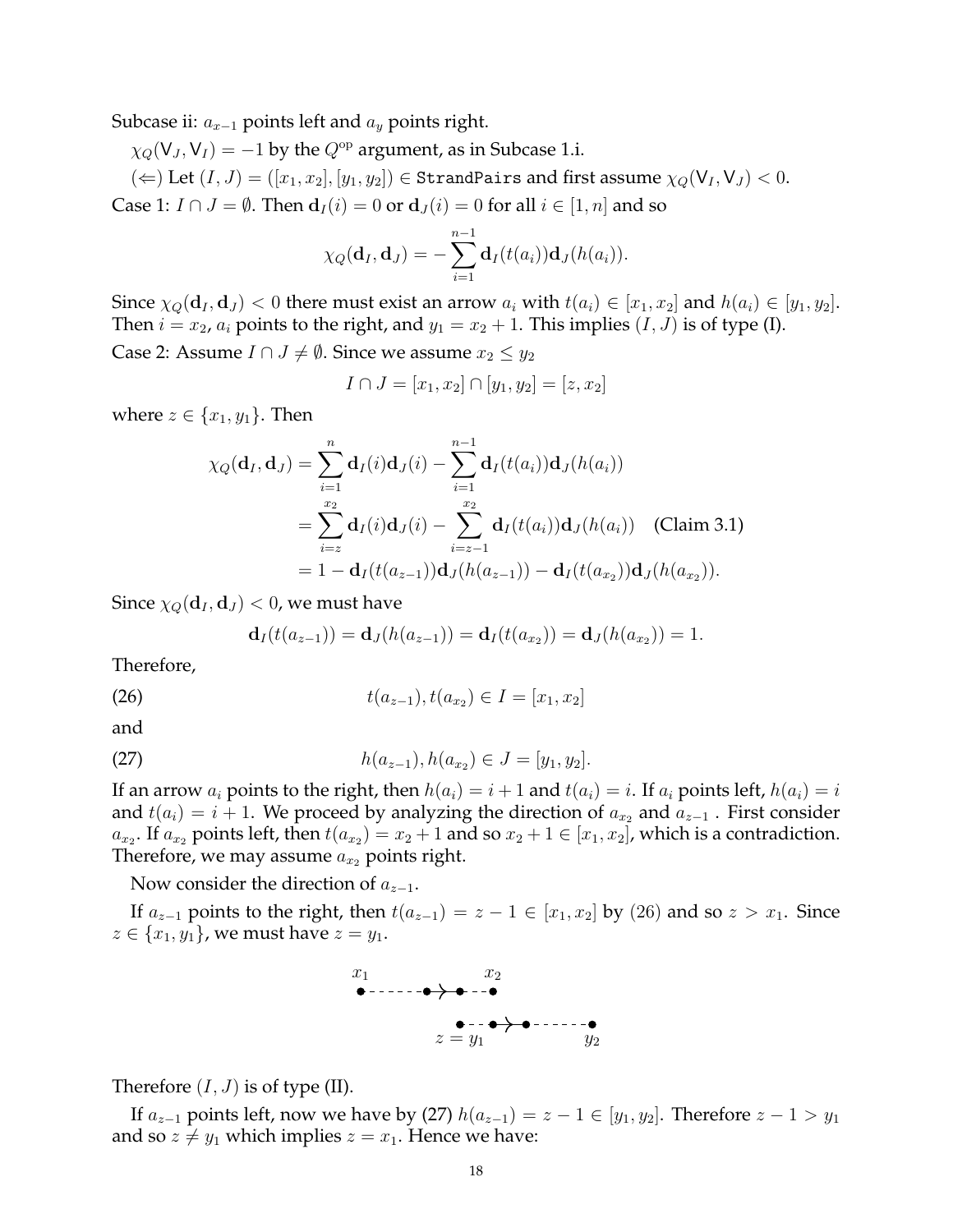

So  $(I, J)$  is of type (III).

By near identical arguments,  $\chi_Q(\mathbf{d}_J, \mathbf{d}_I)$  is negative when

- (1)  $a_{z-1}$  and  $a_{x_2}$  both point left,  $z = y_1$ , and  $x_2 < y_2$ ; i.e.,  $(I, J)$  is of type (II)
- (2)  $a_{z-1}$  points right,  $a_{x_2}$  points left,  $z = x_1$  and  $x_2 < y_2$  so  $(I, J)$  is of type (III).

## **Proposition 3.3.**

$$
{\rm codim}_{\mathbb{C}} \eta = \sum_{(I,J) \in {\tt ConditionStrands}} m_I m_J
$$

*Proof.* There exists a total order on  $\Phi^+$ 

(28) 
$$
\text{Hom}(V_I, V_J) \text{ and } \text{Ext}^1(V_J, V_I) = 0 \text{ whenever } I < J \text{ and } I \neq J,
$$

(see [Rei01], Section 2). Using this ordering and (22), it follows that

(29) if 
$$
I < J
$$
, then  $\chi_Q(\mathsf{V}_I, \mathsf{V}_J) \leq 0$  and  $\chi_Q(\mathsf{V}_J, \mathsf{V}_I) \geq 0$ .

Voigt's Lemma (see [Rin80, Lemma 2.3]) asserts

$$
\mathrm{codim}_{\mathbb{C}} \eta = \mathrm{dim} \mathrm{Ext}^1(\mathsf{V}_{\eta}, \mathsf{V}_{\eta}).
$$

Furthermore, indecomposables for Dynkin quivers have no self extensions, that is

$$
Ext1(VI, VI) = 0 for all  $I \in \Phi^{+}$ .
$$

So writing

$$
\mathsf{V}_{\eta} \cong \bigoplus_{I \in \Phi^+} \mathsf{V}_I^{\oplus m_I}
$$

as a finite direct sum of indecomposables, we have

$$
\mathrm{Ext}^1(\mathsf{V}_\eta,\mathsf{V}_\eta) \cong \bigoplus_{I < J} \mathrm{Ext}^1(\mathsf{V}_I,\mathsf{V}_J)^{\oplus m_I m_J}
$$

and so

$$
\mathrm{codim}_{\mathbb{C}} \eta = \sum_{I < J} m_I m_J \mathrm{dim} \mathrm{Ext}^1(\mathsf{V}_I, \mathsf{V}_J),
$$

(see [Rim13]). Combining (22) and (28) gives

(30) 
$$
\operatorname{codim}_{\mathbb{C}} \eta = -\sum_{I < J} m_I m_J \chi_Q(\mathsf{V}_I, \mathsf{V}_J).
$$

We will now re-express (30). Let

$$
S = \{(I, J) : I < J \text{ and } \chi_Q(\mathsf{V}_I, \mathsf{V}_J) < 0\},
$$
\n
$$
S_1 = \{(I, J) = ([x_1, x_2], [y_1, y_2]) : (I, J) \in S \text{ and } x_2 \le y_2\}, \text{ and }
$$
\n
$$
S_2 = \{(I, J) = ([x_1, x_2], [y_1, y_2]) : (I, J) \in S \text{ and } x_2 > y_2\}.
$$

 $\Box$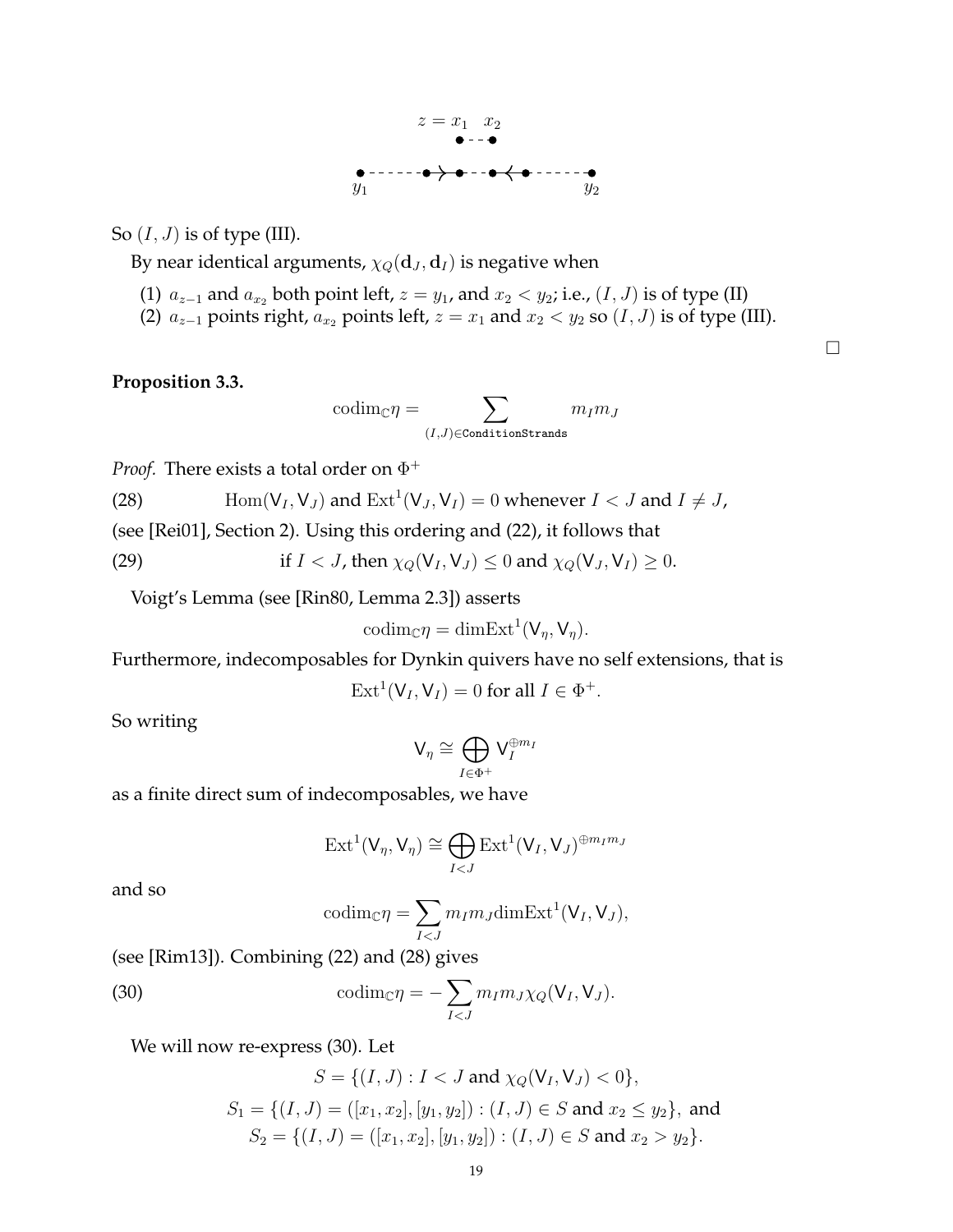Trivially,  $S = S_1 \sqcup S_2$ . Let

$$
\widetilde{S}_2 = \{ (J, I) : (I, J) \in S_2 \}.
$$

**Claim 3.4.** ConditionStrands =  $S_1 \sqcup \widetilde{S}_2$ .

*Proof.*  $S_1 \cap \widetilde{S}_2 = \emptyset$ , since  $(I, J) \in S_1$  implies  $I < J$  and  $(I, J) \in \widetilde{S}_2$  implies  $I > J$ .

 $(\subseteq)$  If  $(I, J) \in$  ConditionStrands, by Claim 3.2,  $\chi_Q(V_I, V_J) < 0$  or  $\chi_Q(V_J, V_I) < 0$ . In the first case, from the definition,  $(I, J) \in S_1$ . In the second case, again by definition,  $(J, I) \in S_2$ , which implies  $(I, J) \in \widetilde{S}_2$ .

 $(2)$  We have  $S_1$ ,  $\widetilde{S}_2$  ⊆ StrandPairs. Thus by Claim 3.2,  $S_1$ ,  $\widetilde{S}_2$  ⊆ ConditionStrands.  $□$ 

Continuing from (30),

codimC*η* = *−* ∑ (*I,J*)*∈S mImJχQ*(V*<sup>I</sup> ,* V*<sup>J</sup>* ) = *−* ∑ (*I,J*)*∈S*<sup>1</sup> *mImJχQ*(V*<sup>I</sup> ,* V*<sup>J</sup>* ) *−* ∑ (*I,J*)*∈S*<sup>2</sup> *mImJχQ*(V*<sup>I</sup> ,* V*<sup>J</sup>* ) = *−* ∑ (*I,J*)*∈S*<sup>1</sup> *mImJχQ*(V*<sup>I</sup> ,* V*<sup>J</sup>* ) *−* ∑ (*I,J*)*∈S*f<sup>2</sup> *mImJχQ*(V*<sup>J</sup> ,* V*<sup>I</sup>* ) = ∑ (*I,J*)*∈S*<sup>1</sup> *mIm<sup>J</sup>* + ∑ (*I,J*)*∈S*f<sup>2</sup> *mIm<sup>J</sup>* (Claim 3.2) = ∑ (*I,J*)*∈*ConditionStrands *mIm<sup>J</sup>* (Claim 3.4),

as claimed.  $\Box$ 

Let

(31) BoxStrands = {([w<sup>(k)</sup>(i), k-1], [w<sup>(k)</sup>(j), \ell]): 1 \le i < j \le k \le \ell \le n)}.  
(By definition, if 
$$
(I, J) = ([w(k)(i), k-1], [w(k)(j), \ell] \in BoxStrands then k-1 \le \ell, and so  $(I, J) \in$  StrandPairs. Thus BoxStrands  $\subset$  StrandPairs.)
$$

**Proposition 3.5.**

$$
r_{\mathbf{w}}(\eta) = \sum_{(I,J) \in \text{BoxStrands}} m_I m_J.
$$

*Proof.* By definition (3),

$$
r_{\mathbf{w}}(\eta) = \sum_{k=2}^{n} \sum_{1 \leq i < j \leq k} s_{w^{(k)}(i)}^{k}(\eta) t_{w^{(k)}(j)}^{k}(\eta).
$$

By definition,  $t^k_{w^{(k)}(j)}(\eta)$  counts the number of strands in  $\eta$  starting at  $w^{(k)}(j)$  and using a vertex in column *k*. So

$$
t_{w^{(k)}(j)}^k(\eta) = \sum_{\ell=k}^n m_{[w^{(k)}(j),\ell]}.
$$

Also,

$$
s_{w^{(k)}(i)}^k(\eta) = m_{[w^{(k)}(i),k-1]}.
$$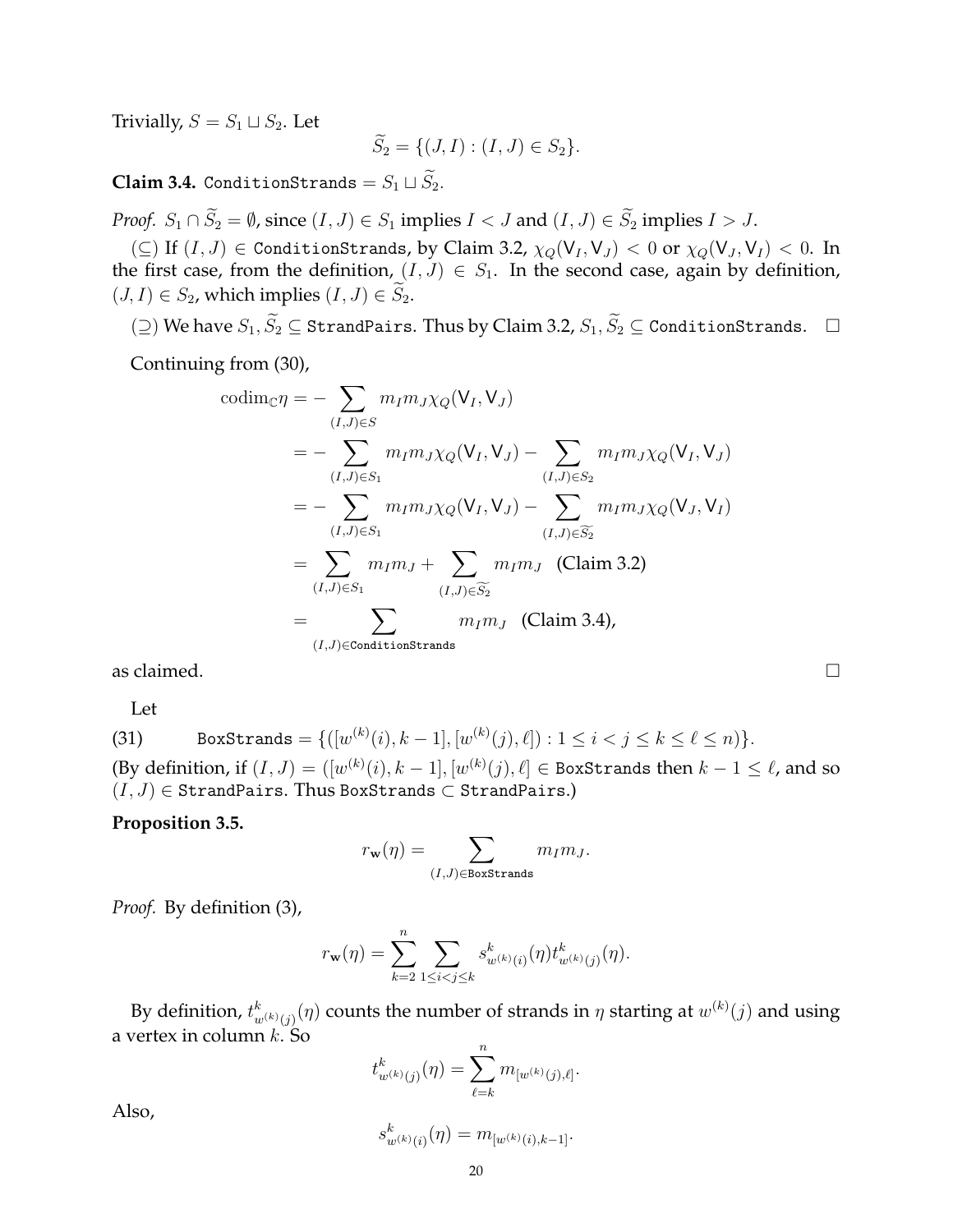Making these substitutions,

$$
r_{\mathbf{w}}(\eta) = \sum_{k=2}^{n} \sum_{\substack{1 \leq i < j \leq k}} m_{[w^{(k)}(i), k-1]} \left( \sum_{\ell=k}^{n} m_{w^{(k)}(j), \ell} \right)
$$
\n
$$
= \sum_{\substack{1 \leq i < j \leq k \leq \ell \leq n}} m_{[w^{(k)}(i), k-1]} m_{[w^{(k)}(j), \ell]}
$$
\n
$$
= \sum_{(I,J) \in \text{BoxStrands}} m_{I} m_{J}.
$$

It remains to prove

**Lemma 3.6.** BoxStrands = ConditionStrands*.*

*Proof.* Let  $(I, J)$  be as follows:

(32) 
$$
(I, J) := ([x, k-1], [y, \ell]), \text{ with } x \neq y, k \leq \ell.
$$

**Claim 3.7.** *All elements of* BoxStrands *and* ConditionStrands *may be written in the form (32).*

*Proof.* If

 $([w^{(k)}(i), k − 1], [w^{(k)}(j), \ell]) \in$  Boxstrands,

then

 $w^{(k)}(i) \neq w^{(k)}(j)$  and  $k \leq \ell$ .

Hence we are done here by setting  $x = w^{(k)}(i)$  and  $y = w^{(k)}(j)$ .

On the other hand, suppose

 $([x_1, x_2], [y_1, y_2]) \in$  ConditionStrands.

By definition (I)-(III),  $x_1 \neq y_1$  and  $x_2 < y_2$ . So set  $x = x_1$ ,  $y = y_1$ ,  $k = x_2 + 1$  and  $\ell = y_2$ .  $\Box$ **Claim 3.8.** *Let* (*I, J*) *be as in (32) and suppose I ∩J* = *∅. Then* (*I, J*) *∈* BoxStrands *if and only*  $if(I, J) \in$  ConditionStrands.

*Proof.* If  $(I, J) \in$  ConditionStrands, then by the disjointness hypothesis it must be of type (I), i.e. of the form

$$
([x, k-1], [k, \ell]).
$$

Now, since  $x \leq k-1$  and as  $w^{(k)} \in \mathfrak{S}_k$  and  $w^{(k)}(k) = k$  there exists  $i < k$  such that  $w^{(k)}(i) = x$ . So

$$
([x, k-1], [k, \ell]) = ([w^{(k)}(i), k-1], [w^{(k)}(k), \ell]) \in \texttt{BoxStrands}.
$$

Conversely, assume

$$
(I, J) = ([w^{(k)}(i), k - 1], [w^{(k)}(j), \ell]) \in \text{BoxStrands}
$$

and  $I \cap J = \emptyset$ . Then  $w^{(k)}(j) > k - 1$  which means  $w^{(k)}(j) = k$  and  $j = k$  by the definition of  $w^{(k)}$ . Furthermore,  $w^{(k)}(i) \leq k-1$  since  $i < j = k$ . So

$$
(I, J) = ([w^{(k)}(i), k-1], [k, \ell]) \in \text{ConditionStrands}
$$

is type (I).  $\hfill \square$ 

**Claim 3.9.** *Let* (*I, J*) *be as in (32). Then* (*I, J*) *∈* BoxStrands *⇔* (*I, J*) *∈* ConditionStrands*.*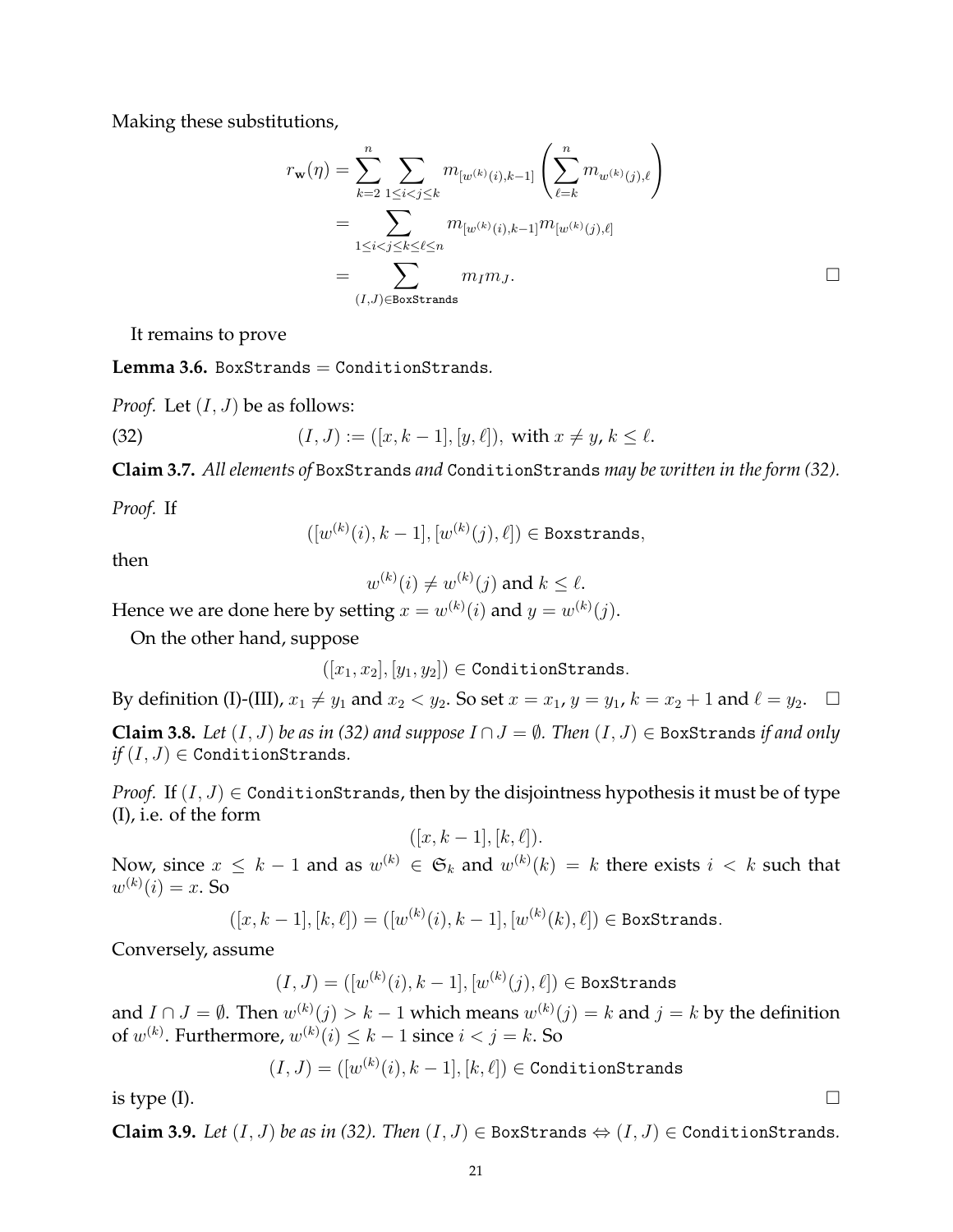*Proof.* We will proceed by induction on  $k \geq 2$ . In the base case  $k = 2$ , we must have  $x = 1$ and so  $y \ge 2$ . As such,  $I \cap J = \emptyset$  and so we are done Claim 3.8. Fix  $k > 2$  and assume the claim holds for  $k - 1$ . That is, given a pair of intervals  $([x', k - 2], [y', \ell'])$  so that  $x', y'$  and  $\ell'$  satisfy  $x' \neq y'$  and  $k-1 \leq \ell'$  we have

$$
(33) \qquad ([x',k-2],[y',\ell'])\in \text{BoxStrands} \Leftrightarrow ([x',k-2],[y',\ell'])\in \text{ConditionStrands}.
$$

Now let (*I, J*) be as in (32), i.e.,

$$
(I, J) = ([x, k - 1], [y, \ell]),
$$
 with  $x \neq y, k \leq \ell.$ 

Again, by Claim 3.8, if  $I \cap J = \emptyset$  we are done, so assume  $I \cap J \neq \emptyset$ . Then  $y < k$ .

Now, since  $1 \leq x, y \leq k$ , there exist *i* and *j* such that

$$
1 \le i, j \le k
$$
 with  $x = w^{(k)}(i)$  and  $y = w^{(k)}(j)$ .

So from (31)

(34) 
$$
(I, J) = ([w^{(k)}(i), k-1], [w^{(k)}(j), \ell]) \in \text{BoxStrands} \iff i < j.
$$

Throughout, when  $x \leq k-2$  we write  $I' := [x, k-2]$ . We will break the argument into two main cases.

Case 1: *a<sup>k</sup>−*<sup>2</sup> and *a<sup>k</sup>−*<sup>1</sup> point in the same direction.

By definition,  $w^{(k)} = \iota(w^{(k-1)})$ . Then if  $x \leq k-2$ , it follows that

$$
(I', J) = ([x, k - 2], [y, \ell])
$$
  
= ([w<sup>k-1</sup>(i), k - 2], [w<sup>k-1</sup>(j), \ell])

and so

(35) 
$$
(I', J) \in \text{BoxStrands if and only if } i < j.
$$

We have four possible subcases, based on the relative values of *x* and *y*. Subcase i:  $x < y = k - 1$ .

 $(I, J)$  is of type (II), and hence  $(I, J) \in$  ConditionStrands. Furthermore, note that

$$
(I', J) = ([x, k - 2], [k - 1, \ell])
$$

is of type (I), and so in ConditionStrands. The intervals for  $(I',J)$  and  $(I,J)$  look like this:



By the inductive hypothesis (33),  $(I', J) \in$  BoxStrands. By (35),  $i < j$ . Therefore, by (34),  $(I, J) \in$  BoxStrands.

Therefore, (*I, J*) is in both ConditionStrands and BoxStrands. Subcase ii: *x < y < k −* 1.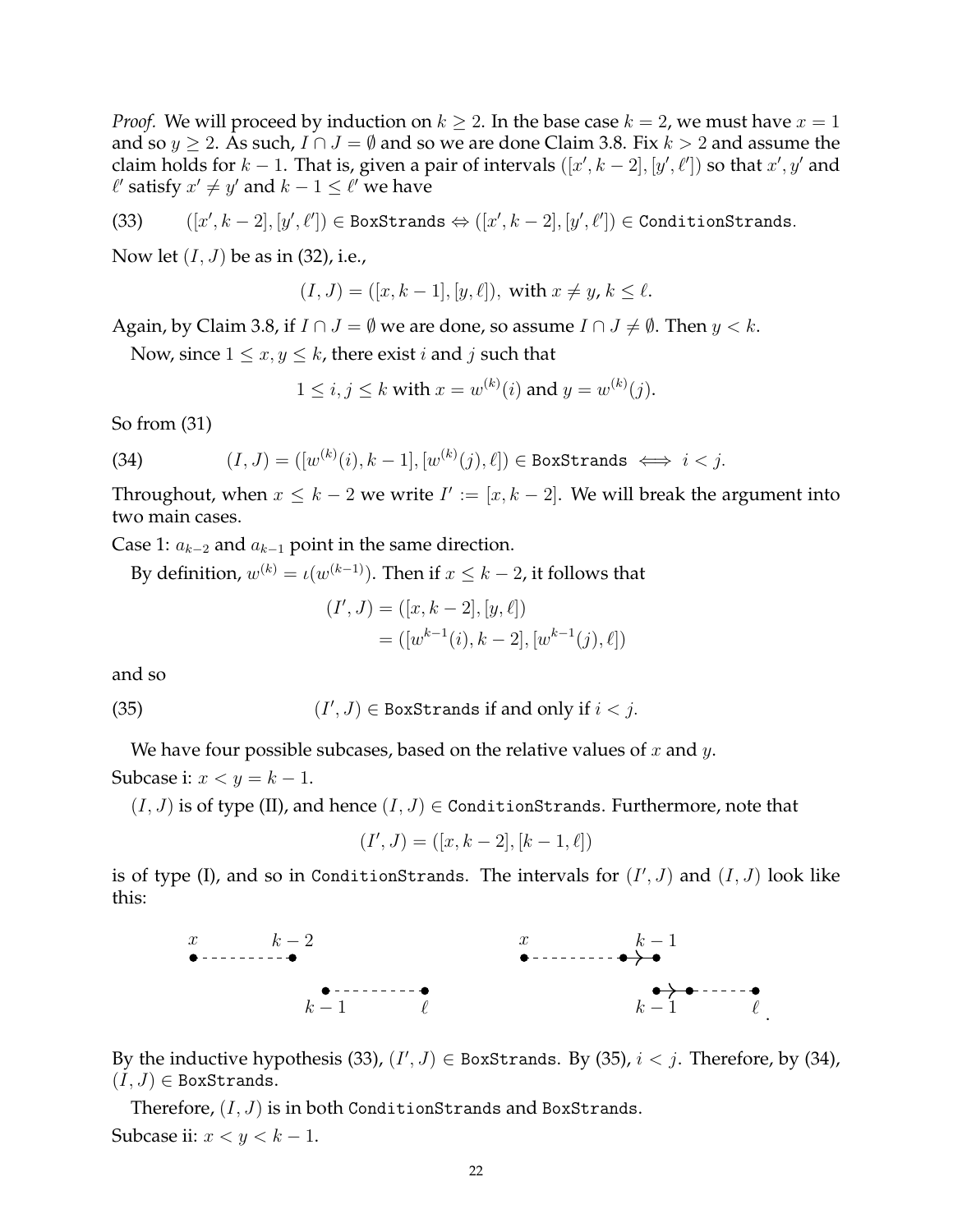$$
(I, J) \in BoxStrands \iff i < j \quad \text{by (34)}
$$
\n
$$
\iff (I', J) \in BoxStrands by (35)
$$
\n
$$
\iff (I', J) \in ConditionStrands by (33)
$$
\n
$$
\iff a_{x-1} \text{ points in the same direction as } a_{k-2}
$$
\n
$$
\iff a_{x-1} \text{ points in the same direction as } a_{k-1}
$$
\n
$$
\iff (I, J) \in ConditionStrands.
$$

The following picture depicts  $(I', J)$  and  $(I, J)$  respectively when  $(I', J)$  and  $(I, J)$  are in ConditionStrands.



Subcase iii:  $y < x = k - 1$ .

Pictured below are the intervals *I* and *J*.



Since *y < x* and this case assumes *a<sup>k</sup>−*<sup>2</sup> and *a<sup>k</sup>−*<sup>1</sup> point in the same direction, (*I, J*) cannot be of type (III) and is not in ConditionStrands. Since

$$
w^{(k)} = \iota w^{(k-1)}
$$
 and  $w^{(k-1)}(k-1) = k-1$ ,

it follows that  $i = k - 1$ . Since

$$
y = w^{(k)}(j) = w^{(k-1)}(j) < k - 1,
$$

it follows that  $i > j$ , and so by (34)

 $(I, J) \notin$  BoxStrands.

Therefore, (*I, J*) is in neither ConditionStrands nor BoxStrands. Subcase iv:  $y < x < k - 1$ .

> $(I, J)$  ∈ BoxStrands  $\iff i < j$  by (34) *⇐⇒* (*I ′ , J*) *∈* BoxStrands by (35) *⇐⇒* (*I ′ , J*) *∈* ConditionStrands by (33) *⇐⇒ a<sup>x</sup>−*<sup>1</sup> points in the opposite direction as *a<sup>k</sup>−*<sup>2</sup> *⇐⇒ a<sup>x</sup>−*<sup>1</sup> points in the opposite direction as *a<sup>k</sup>−*<sup>1</sup> *⇐⇒* (*I, J*) *∈* ConditionStrands*.*

Below are  $(I'J)$  and  $(I, J)$  respectively, in the case  $(I', J), (I, J) \in$  ConditionStrands.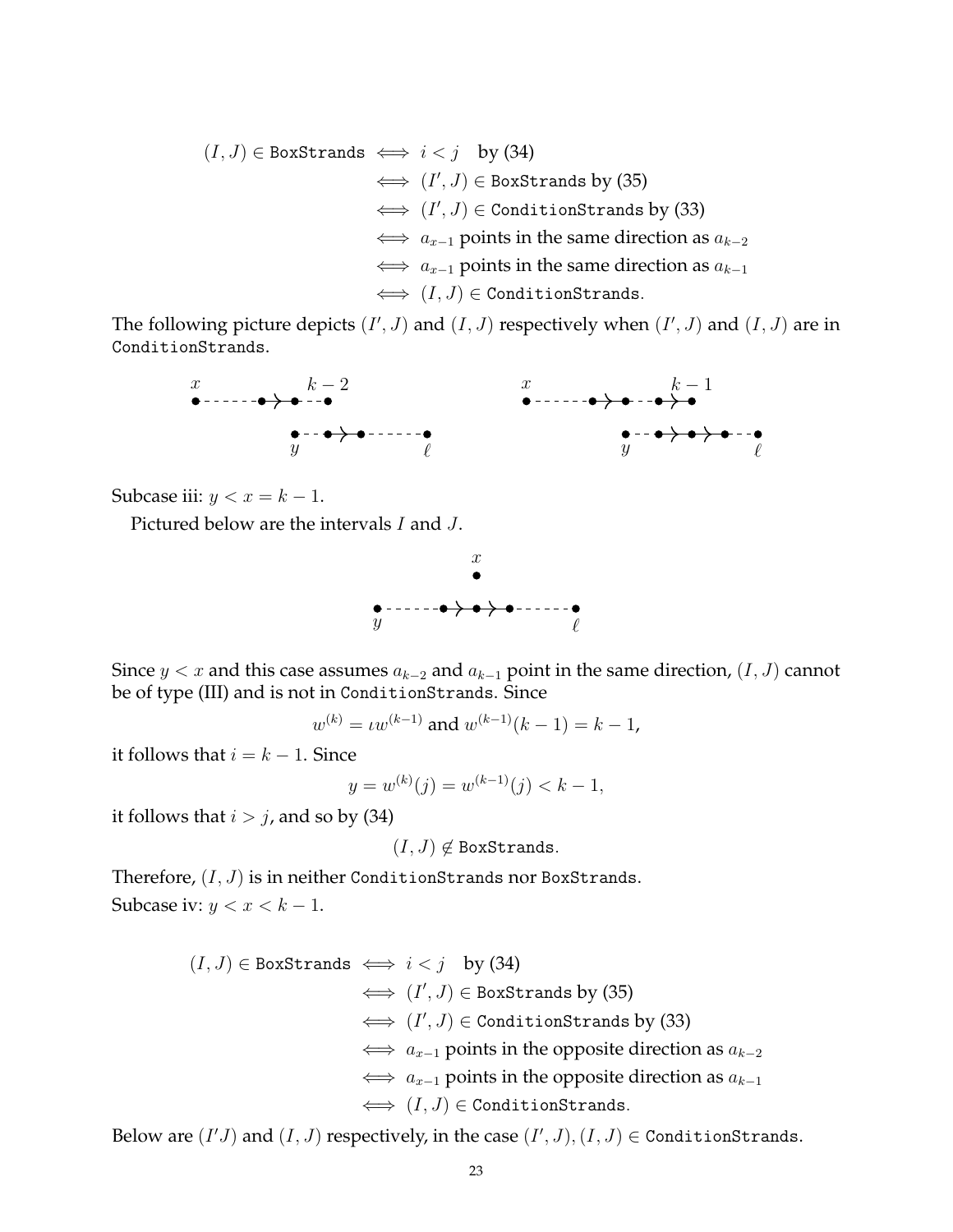

Case 2: *a<sup>k</sup>−*<sup>2</sup> and *a<sup>k</sup>−*<sup>1</sup> point in opposite directions.

By definition,

$$
w^{(k)} = \iota(w^{(k-1)}w_0^{(k-1)}).
$$

If  $x \leq k - 2$ , and  $y \leq k - 1$  it follows that

$$
(I', J) = ([x, k - 2], [y, \ell])
$$
  
= ([w<sup>(k-1)</sup>(k - i), k - 2], [w<sup>(k-1)</sup>(k - j), \ell])

and so

(36) (*I ′ , J*) *∈* BoxStrands if and only if *k − i < k − j* if and only if *i > j.*

Subcase i:  $x < y = k - 1$ .



Since *a<sup>k</sup>−*<sup>2</sup> and *a<sup>k</sup>−*<sup>1</sup> point in opposite directions, (*I, J*) *̸∈* ConditionStrands. The assumption *y* = *k −* 1 implies (*I ′ , J*) *∈* ConditionStrands. By (33) (*I ′ , J*) *∈* BoxStrands. Since  $x, y < k$ , we have

$$
x = w^{(k)}(i) = w^{(k-1)}(k-i)
$$
 and  $y = w^{(k)}(j) = w^{(k-1)}(k-j)$ .

Then  $k - i < k - j$ , so  $i > j$  and  $(I, J) \notin$  BoxStrands, by (34).

Hence  $(I, J)$  is neither in ConditionStrands nor BoxStrands. Subcase ii: *x < y < k −* 1.

$$
(I, J) \in \text{BoxStrands} \iff i < j \text{ by (34)}
$$
\n
$$
\iff (I', J) \notin \text{BoxStrands by (36)}
$$
\n
$$
\iff (I', J) \notin \text{Conditionals by (33)}
$$
\n
$$
\iff a_{y-1} \text{ points in the opposite direction as } a_{k-2}
$$
\n
$$
\iff a_{y-1} \text{ points in the same direction as } a_{k-1}
$$
\n
$$
\iff (I, J) \in \text{Conditionals.}
$$

 $\textsf{Below, we have}$   $(I',J) \not\in \textsf{ConditionStrands}$  and  $(I,J) \in \textsf{ConditionStrands}.$ 



Subcase iii:  $y < x = k - 1$ . Here  $(I, J)$  looks like: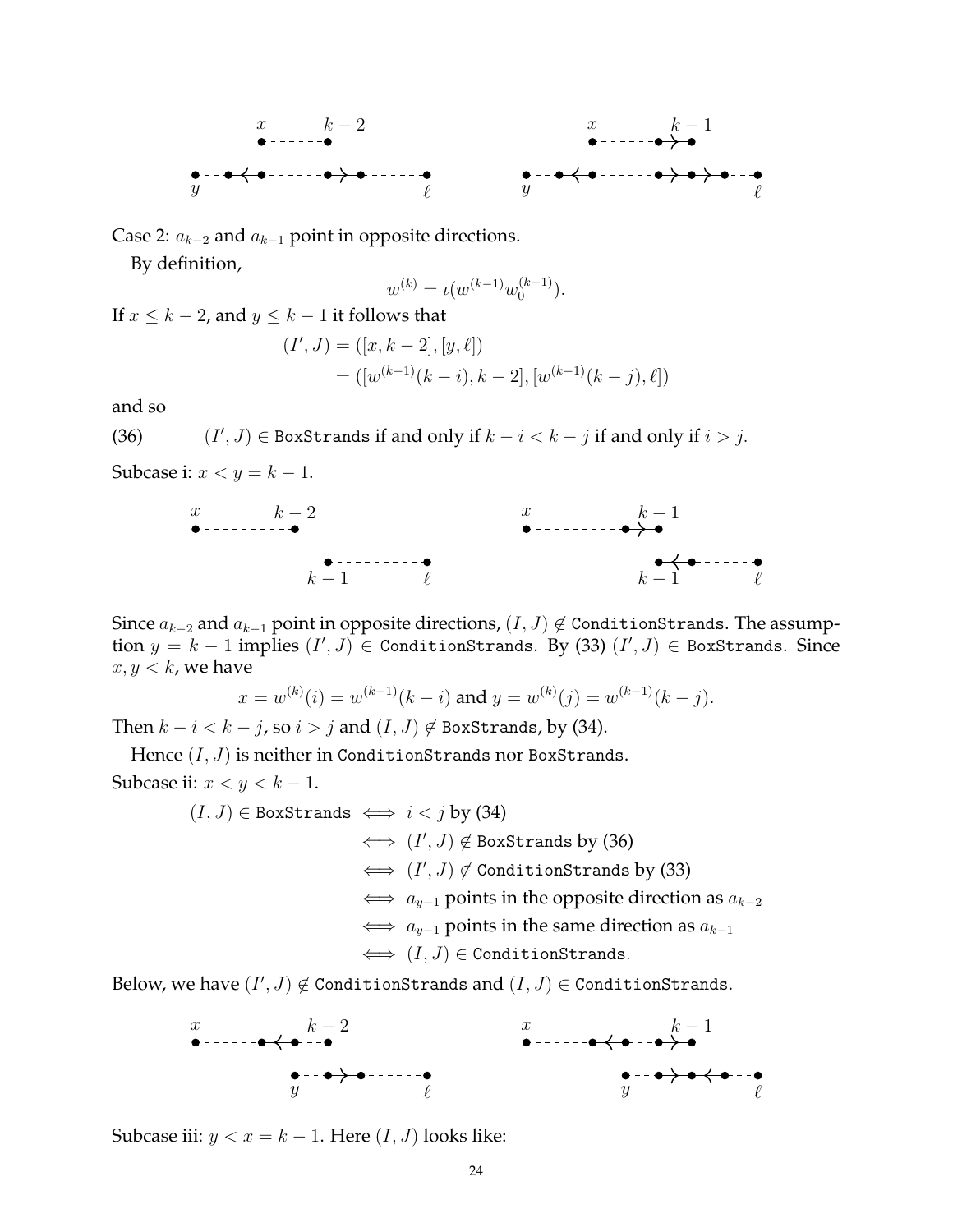

Since Case 2 assumes *a<sup>k</sup>−*<sup>2</sup> and *a<sup>k</sup>−*<sup>1</sup> point in opposite directions, (*I, J*) is type (II) and so in ConditionStrands. Now,

$$
k - 1 = x = w^{(k)}(i) = w^{(k-1)}(k - i)
$$

which implies  $i = 1$ . Then  $j > i$ , so  $(I, J) \in$  BoxStrands. So  $(I, J)$  is both in ConditionStrands and BoxStrands.

Subcase iv:  $y < x < k - 1$ .

(*I, J*) *∈* BoxStrands *⇐⇒ i < j* by (34) *⇐⇒* (*I ′ , J*) *̸∈* BoxStrands by (36) *⇐⇒* (*I ′ , J*) *̸∈* ConditionStrands by (33) *⇐⇒ a<sup>x</sup>−*<sup>1</sup> points in the same direction as *a<sup>k</sup>−*<sup>2</sup> *⇐⇒ a<sup>x</sup>−*<sup>1</sup> points the opposite direction as *a<sup>k</sup>−*<sup>1</sup> *⇐⇒* (*I, J*) *∈* ConditionStrands*.*

Pictured below are  $(I',J)$  and  $(I,J)$ , in the case that  $(I',J)\not\in$  ConditionStrands and  $(I, J) \in$  ConditionStrands.



 $\Box$ 

Theorem 1.7 now follows by combining Propositions 3.3 and 3.5 with Lemma 3.6.  $\Box$ 

#### ACKNOWLEDGEMENTS

We thank Bruce Berndt and Ae Ja Yee for historical references concerning Durfee square identities. AW and AY were supported by a UIUC Campus Research Board and by an NSF grant.

#### **REFERENCES**

- [ADF80] S. Abeasis and A. Del Fra. Degenerations for the representations of an equioriented quiver of type Am, boll. *Un. Mat. Ital. Suppl*, 2:157–171, 1980.
- [Bou02] P. Bouwknegt. Multipartitions, generalized Durfee squares and affine Lie algebra characters. *Journal of the Australian Mathematical Society*, 72(3):395–408, 2002.
- [Bri08] M. Brion. Representations of quivers. 2008.
- [DM16] B. Davison and S. Meinhardt. Cohomological Donaldson-Thomas theory of a quiver with potential and quantum enveloping algebras. *arXiv:1601.02479*, 2016.
- [FG09] V. V. Fock and A. B. Goncharov. Cluster ensembles, quantization and the dilogarithm. *Ann. Sci. Ec. Norm. Sup´er. (4) ´* , 42(6):865–930, 2009.